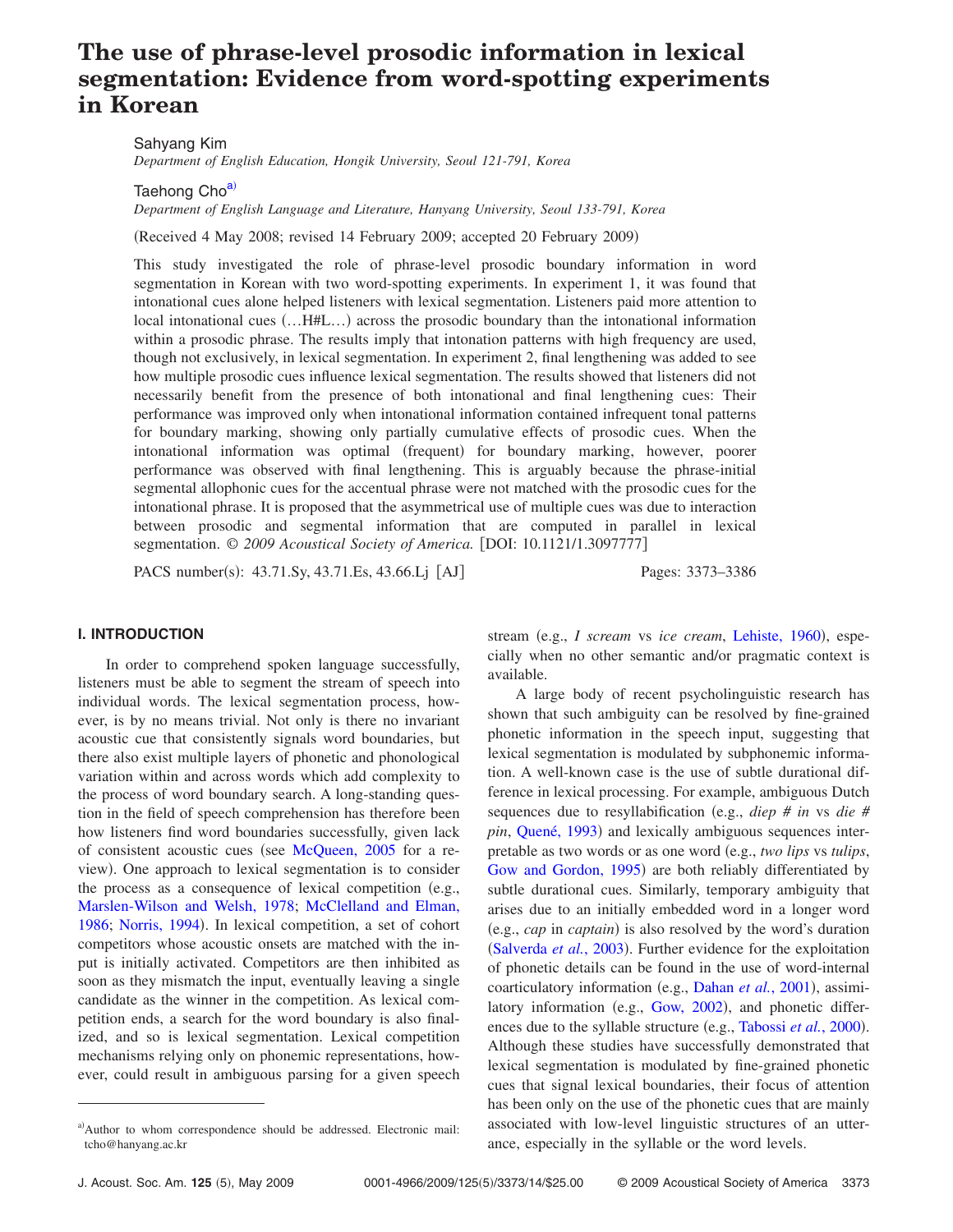Some studies have suggested that prosodic information about lexical stress, which is generally expressed by prosodic cues such as pitch, duration, and amplitude ([Lehiste, 1970](#page-12-4)), is exploited in lexical segmentation. English listeners, for instance, tend to segment words based on the strong-weak lexical stress pattern, treating the strong (stressed) syllable as the beginning of a word with a stressed syllable ([Cutler and](#page-12-5) [Butterfield, 1992;](#page-12-5) [Cutler and Norris, 1988](#page-12-6)). Fragment prim-ing experiments in Spanish (Soto et al.[, 2001](#page-13-7)) showed that when the stress of the spoken fragment (e.g., *prin*) is matched with the stress of the visual target (e.g., *PRINcipe* "prince" vs *prinClpio* "beginning"), recognition of the target word is facilitated, but inhibition occurs when stress is mismatched. Note that these studies are also confined to wordlevel prosodic effects on lexical processing.

Our understanding has therefore been limited with respect to how phonetic information of higher-level structure is used in lexical segmentation. In particular, although it has been well established that an utterance is produced with pho-netic markers of high-level prosodic structure (e.g., [Beck](#page-12-7)[man, 1996;](#page-12-7) [Keating and Shattuck-Hufnagel, 2002](#page-12-8)), possible roles of its acoustic consequences in lexical processing have not been fully understood. Recent studies have therefore attempted to expand their scope of investigation of lexical segmentation cues, exploring how high-level prosodic information of a given utterance influences lexical segmentation process Cho *et al.*[, 2007;](#page-12-9) [Christophe](#page-12-10) *et al.*, 2004; [Shukla](#page-13-8) *et* al.[, 2007;](#page-13-8) [Welby, 2007](#page-13-9)).

## **A. Prosodic structure and its importance for lexical processing**

A tenet of prosodic phonology is that an utterance is produced with prosodic structure which is assumed to be organized in such a way that prosodic constituents of differ-ent sizes are hierarchically nested (see [Shattuck-Hufnagel](#page-13-10) [and Turk, 1996](#page-13-10) for a review). According to a model of pro-sodic organization in English ([Beckman and Pierrehumbert,](#page-12-11) [1986](#page-12-11)), for example, the prosodic structure consists of the syllable, the prosodic word (PW), the intermediate phrase (ip), and the intonational phrase (IP) (see [Nespor and Vogel,](#page-13-11) [1986;](#page-13-11) [Selkirk, 1984](#page-13-12) for similar prosodic structural views). These prosodic domains are assumed to be strictly layered, such that a prosodic domain of one level is exhaustively parsed into constituents of the immediately next-lower level ([Selkirk, 1984](#page-13-12)). The prosodic structure is known to be marked by various prosodic cues such as pause  $(e.g., Gee)$  $(e.g., Gee)$  $(e.g., Gee)$ [and Grosjean, 1983;](#page-12-12) [Krivokapi](#page-12-13)ć, 2007), phrase-final length-ening (e.g., [Edwards](#page-12-14) et al., 1991; [Wightman](#page-13-13) et al., 1992), intonation (e.g., [Beckman and Pierrehumbert, 1986;](#page-12-11) [Ladd,](#page-12-15) [1996](#page-12-15)), and domain-initial strengthening (e.g., [Cho and Keat](#page-12-16)[ing, 2001;](#page-12-16) [Fougeron and Keating, 1997;](#page-12-17) [Keating](#page-12-18) *et al.*, [2003](#page-12-18)).

The structural view of prosody generally assumes that prosodic structure is a crucial element of speech production and comprehension processes (e.g., [Beckman, 1996](#page-12-7)). A general hypothesis is that if the speaker produces an utterance based on prosodic structure generated online ([Keating and](#page-12-8) [Shattuck-Hufnagel, 2002](#page-12-8)), its acoustic consequence should be exploited by listeners in speech comprehension. [Chris-](#page-12-10)

[tophe](#page-12-10) et al. (2004), for example, demonstrated that lexical segmentation is modulated by prosodic structure. In their word-monitoring experiments, a local ambiguity (e.g., [d'un] chat grin cheux] "of a grumpy cat," ambiguous with *cha*grin) slowed down the detection of a target word (e.g., *chat*, "cat"), but the ambiguity effect disappeared when the ambiguity-creating sequence (e.g., *chat grin*) spanned a pro-sodic phrase boundary. [Shukla](#page-13-8) et al. (2007) also showed that Italian listeners were better at recognizing words that were internal to a prosodic phrase than the same syllable sequences spanning a phrase boundary. Strong articulation of segments after a prosodic boundary (i.e., domain-initial strengthening) is also known to help listeners to recognize the word before the prosodic boundary as the domain-initial strengthening serves as a cue to the beginning of a new word (Cho et al.[, 2007](#page-12-9)).

These empirical findings demonstrate that prosodic structure, as phonetically manifested in the speech input by combination of various prosodic cues such as pause, intonation, and duration, plays an important role in lexical segmentation. What is not yet clear, however, is exactly what kind of phonetic information of the prosodic structure is exploited by the listener in lexical processing. The present study therefore explores effects of two major prosodic cues, intonation and duration, in two word-spotting experiments to see how independently or collectively these cues are used in lexical segmentation in Korean.

The prosodic model of Seoul Korean that we adopt for our study is the one proposed by Jun ([1993,](#page-12-19) [1995,](#page-12-20) [2000](#page-12-21)), which is by far the most widely adopted model in the literature. The prosodic hierarchy consists of the syllable, the PW, the accentual phrase (AP), and the IP. It also assumes the strict layer hypothesis ([Selkirk, 1984](#page-13-12)), so that the edges of IP always coincide with the edges of APs, which in turn coincide with the edges of PW. The Korean prosodic model differs from the English prosodic model discussed above in that it assumes the AP between the IP and the PW. Unlike the English IP, the AP is not marked by a noticeable phrase-final lengthening ([Jun, 1993,](#page-12-19) [1995;](#page-12-20) cf. [Cho and Keating, 2001](#page-12-16)), and its intonational structure is independent of word-level prosody, as Seoul Korean does not have any word-level prosody such as lexical stress, pitch accent, and tone ([Jun,](#page-12-19) [1993](#page-12-19)).

The Korean AP is intonationally defined, having default initial and final rising intonation patterns at the edge (i.e., #LH...LH#, where "#" refers to an AP boundary). However, the intonation system interacts with AP-initial segmental information, such that an AP that starts with an aspirated or a tense consonant is associated with #HH (but otherwise with #LH, including AP that starts with a vowel). As the AP is produced with no discernible final lengthening at the end, substantial final lengthening is associated only with the IP ([Jun, 1993;](#page-12-19) [Chung](#page-12-22) et al. 1996). With respect to boundary tones that mark the end of an IP, various intonation patterns have been identified such as  $L\%$ ,  $H\%$ ,  $LH\%$ , and  $HL\%$  ("%") refers to an IP-final tone), all of which occur in the IP-final syllable ([Jun, 2000](#page-12-21)). When an AP is located IP-finally, the AP-final tone is overridden by the IP-final boundary tone.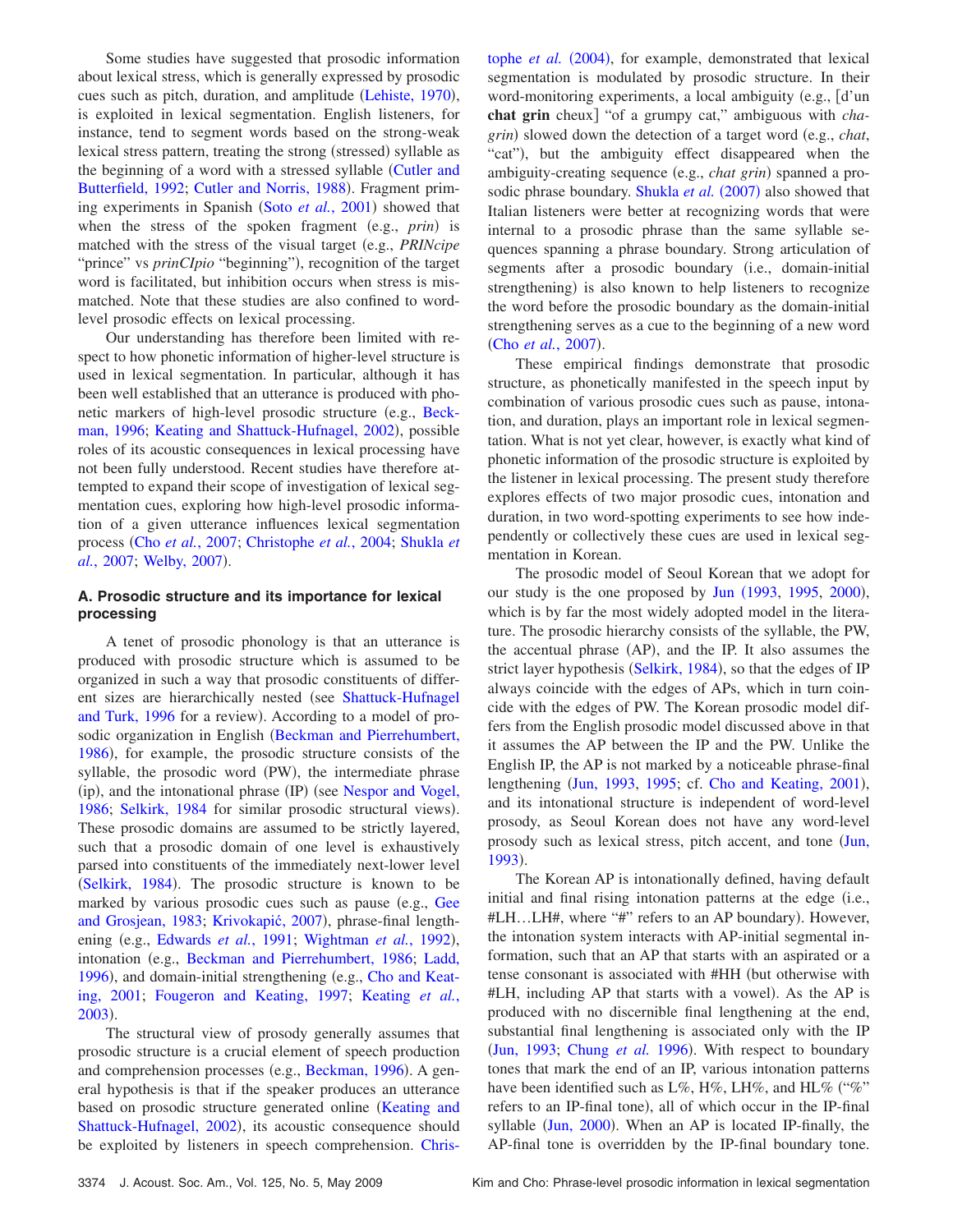AP-initial tones, however, are preserved regardless of the position of an AP within an IP since the IP does not have any initial boundary tone.

Some researchers have suggested that AP-internal intonational structure in Seoul Korean may be further constrained by the structure of the AP-initial syllable (with or without a coda consonant) and the vowel quantity (long vs short) (e.g., [Lim and de Jong, 1999;](#page-12-23) [Park, 2004](#page-13-14)). The vowel quantity distinction, however, is not maintained anymore in Seoul Korean, and underlying intonational structure of AP assumed by Jun ([1993](#page-12-19)) is still supported by the statistics of corpus studies ([Jun and Fougeron, 2000;](#page-12-24) [Kim, 2004](#page-12-25)). [Kim's](#page-12-25) ([2004](#page-12-25)) study, which transcribed Korean intonation patterns in read speech and radio drama, showed that when AP-initial consonants were not aspirated or tense, about 88% of APinitial multisyllabic content words started with a rising (LH) tone and about 85% of APs ended with a final H tone. Crucially, this frequency pattern was observed regardless of the AP-initial syllable structure. Other tonal patterns such as #LL, #HL, or #HH did occur, but with a very low frequency (9% for #LL, 2% for HH, and 1% for #HL). The notion of AP which is intonationally-defined as a prosodic unit has been further supported by segmental phonology—i.e., AP serves as an application domain of some phonological rules. Jun ([1993](#page-12-19)), for example, showed that the lenis stop intervocalic voicing rule (where a lenis stop becomes voiced between vowels) applies within an AP, although voiced variants do occur sometimes in AP-initial position (cf. [Cho and Keat](#page-12-16)ing,  $2001$ .<sup>1</sup> Other phonological rules operating within an AP include post-obstruent tensing (a lenis stop becomes tense after an obstruent: [Jun, 1998](#page-12-26)), lateralization (/n/ becomes [1] after /l/: [Kim, 2000](#page-12-27)) and *n*-insertion (/n/ is inserted steminitially in stems that begin with /i/ or /j/ when it is preceded by a stem or a prefix ending with a consonant: [Kim, 2000](#page-12-27)).

To recap, we selected Seoul Korean as our target language because it is prosodically interesting in two ways. First, it does not have any word-level prosody ([Jun, 1995](#page-12-20)), so the intonation structure of an utterance is determined solely at the phrase level without any influence from word-level prosody. Second, the medium-sized phrase AP is not accom-panied by substantial final lengthening at the end ([Jun, 1993,](#page-12-19) [1995](#page-12-20)). These unique properties of Korean prosody allow us to observe the role of intonational cues of AP in lexical segmentation without any confounding effects from word-level prosody and other domain-edge phenomena.

There have, in fact, been attempts to understand the role of AP-initial (postboundary) tones in lexical segmentation. For example, [Warner](#page-13-15) *et al.* (2009) and Kim ([2004](#page-12-25)) showed that speakers of Japanese and Korean, respectively, can use the AP-initial rising intonational cue in online lexical processing. In both studies, however, potential prosodic cues domain-initial strengthening and boundary-adjacent lengthening) other than AP-initial intonational cues were not completely eliminated. The present study is therefore the first that controls the experimental condition in such a way that the sole effect of intonation patterns of AP in online segmentation can be observed without any confounding effects that would otherwise stem from other possible phonetic cues available at prosodic boundaries. In Sec. I B, we will discuss specific research questions that are to be addressed in the present study.

#### **B. Research questions**

In the present study, two word-spotting experiments are carried out to examine the use of prosodic information in lexical segmentation. In experiment 1, we explore how intonational cues alone influence lexical segmentation and in experiment 2, we add phrase-final lengthening as an additional cue to understand how single vs multiple prosodic cues are processed by listeners in lexical segmentation.

In experiment 1, both preboundary and postboundary AP intonational sequences are considered. As for AP-initial (postboundary) tones, we compare the effects of four different intonation patterns superimposed upon target words: frequent #LH vs infrequent #LL, #HH, and #HL. They are used for disyllabic target words; see below for tonal descriptions of trisyllabic target words.) As for AP-final (preboundary) tones before the target word, two intonation patterns, frequent H# vs infrequent L#, are used. Crucially, all the consonants used as initial segments of the target words are either lenis stops or nasals, which are extracted from APmedial position in order to eliminate other potential prosodic cues such as domain-initial strengthening cues that might affect the listener's performance (Cho et al.[, 2007](#page-12-9)).

We specifically ask how the frequency of intonational cues influences listeners' performance in lexical segmentation. It is well established that frequency influences lexical access in terms of word frequency ([Forster and Chambers,](#page-12-28) [1973;](#page-12-28) [Norris, 1986](#page-13-3)) and sequential probabilities (e.g., [Saff](#page-13-16)ran, *et al.*[, 1996;](#page-13-16) [Vitevitch,](#page-13-17) *et al.*, 1997). The statistics of stress patterns within the vocabulary (i.e., stress tends to fall on initial syllables in English and Dutch: [Cutler and Carter,](#page-12-29) [1987;](#page-12-29) [Schreuder and Baayen, 1994](#page-13-18)) also influences lexical access—i.e., listeners tend to put a word boundary before a stressed syllable [Cooper](#page-12-30) *et al.*, 2002; [Cutler and Butterfield,](#page-12-5) [1992;](#page-12-5) [Vroomen and de Gelder, 1995](#page-13-19)). It is therefore reasonable to hypothesize that the frequency of intonation patterns also influences detection of a phrase boundary which coincides with a lexical boundary, such that listeners will perform better with target detection with frequent intonation patterns for AP than less frequent intonation patterns.

Another important question is whether the preboundary and the postboundary intonation patterns are exploited independently by the listener. Previous studies have focused on the role of within-phrase prosodic cues to a prosodic bound-ary. For instance, [Welby](#page-13-9) (2007) and [Warner](#page-13-15) *et al.* (2009) examined the role of phrase-initial prosodic cues, and the work of [Christophe](#page-12-10) et al. (2004) was based on the assumption that listeners use within-phrase prosodic information to terminate their lexical search before a prosodic boundary. It is then possible to posit that intonation patterns within each prosodic phrase may play an independent role in speech processing. Under this hypothesis, the detection of target words is expected to be more facilitated with the frequent tonal pattern (#LH) than with the infrequent patterns (#LL, #HH, and #HL), regardless of whether the preboundary tone is H#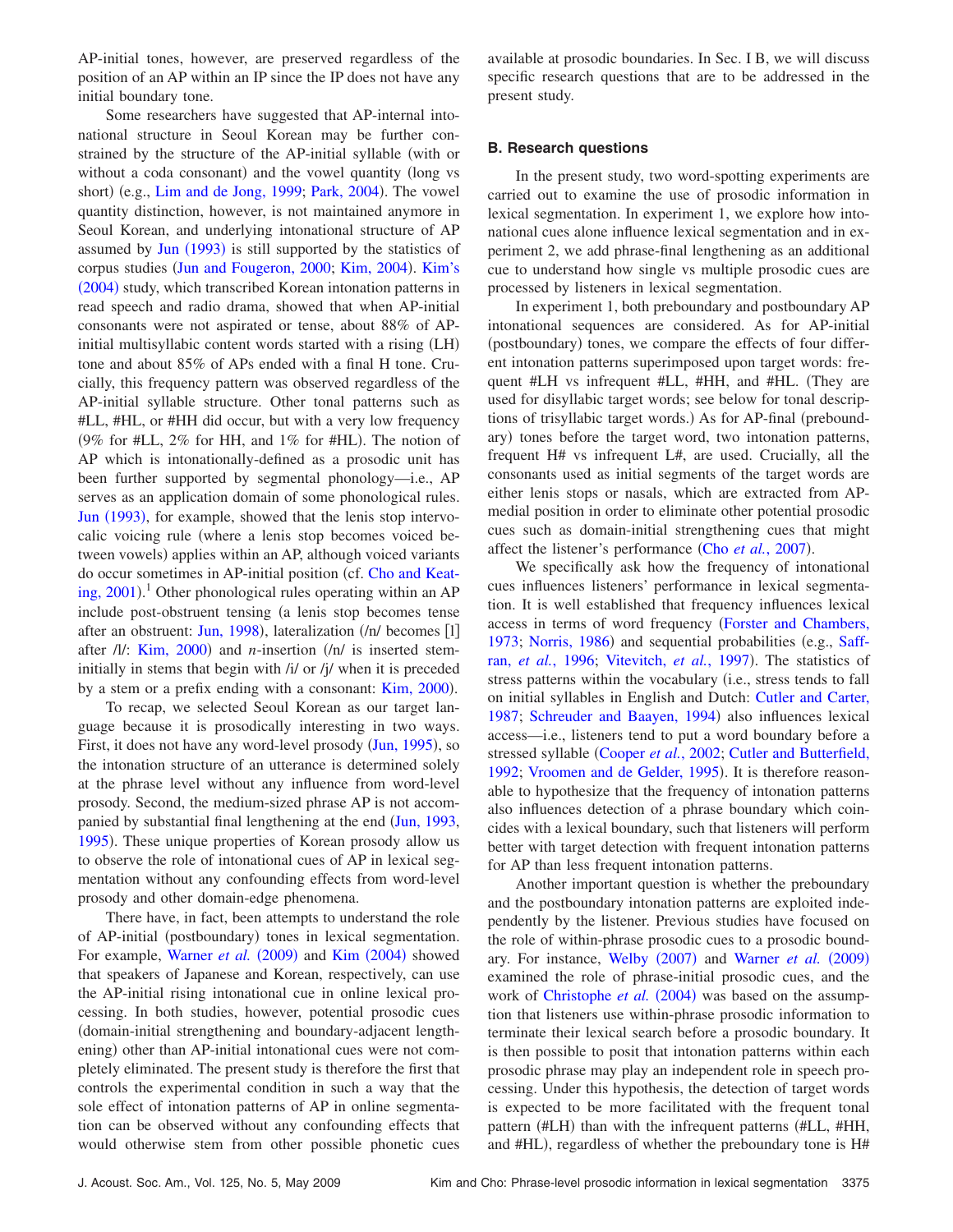or L#. Likewise, the frequent AP-final rising tone (with H#) is expected to signal the end of AP, which, at the same time, indicates that what is coming up is the beginning of another AP. The presence of the frequent AP final tone (H#) before the boundary is therefore expected to help listeners' recognition of the postboundary target word, regardless of the postboundary tones. Alternatively, however, if one of the goals of prosodic structuring in speech production were to mark prosodic boundaries, which would be eventually available to the listener in speech comprehension, the crucial prosodic information might be present locally at the prosodic boundary (just before and after it), with H#L being the most frequent pattern. If so, there would be an interaction between the preboundary and the postboundary intonational effects, in such a way that target detection would be facilitated as long as the local boundary condition (H#L) is met. It is then expected that #LH and #LL, which differ in frequency but both meet the locality condition, would show similar facilitatory effects on the target detection as long as the preboundary tone is H#.

Examining intonational effects on lexical processing in Korean also allows us to address the general vs languagespecific perceptual role of a high (H) pitch element in lexical segmentation. Intonational cues are often associated with an H pitch element or an F0 rise. [Warner](#page-13-15) et al. (2009) therefore suggested that F0 rise is perceptually salient, and it would facilitate detection of syllables marked by it. Under this assumption, an H tone on the initial syllable of the target word would facilitate lexical segmentation regardless of listeners' linguistic background. Interestingly, however, Korean has an H tone, but it frequently falls on the second syllable of AP, providing a counter example to this assumption. Based on the results of the present study, we will address this issue, especially in terms of how the language-specific distribution of H in Korean bears on the issue of language-specific vs cross-linguistic use of the perceptually salient F0 rise in lexical processing.

In experiment 2, a final-lengthening factor is added. As in experiment 1, two preboundary tones  $(H# vs L#)$  at the preboundary syllables are used. For the postboundary tones, for the sake of simplicity, just two extreme conditions from experiment 1 are used: #LH (the most frequent) and #HL (the least frequent).

As phrase-final lengthening is known to be another important boundary-marking phonetic event that co-occurs with boundary-marking tones (e.g., [Edwards](#page-12-14) et al., 1991; [Wight-](#page-12-31)man et al.[, 1992](#page-12-31)), some researchers have suggested that listeners make use of subtle phonetic differences and compute prosodic structure of an utterance during online word recog-nition (e.g., [Christophe](#page-12-10) et al., 2004; [Salverda](#page-13-5) et al., 2003; [Shatzman and McQueen, 2006](#page-13-20)). We therefore test how intonational effects interact with final lengthening cues. Important questions to be addressed are how cumulative multiple prosodic cues facilitate lexical processing and how the cumulative effect is constrained by a mismatch between segmental and prosodic cues.

[Spitzer](#page-13-21) et al. (2007) showed that the level of intelligibility gets lower when more cues of lexical stress are missing in the speech signal, suggesting that available cues are used in a cumulative way. It has been also proposed that listeners make immediate use of any available cues in order to modu-late the activation of lexical competitors ([Donselaar](#page-12-32) *et al.*, [2005](#page-12-32)), and all the available information is used ([Norris](#page-13-22) *et al.*, [1997](#page-13-22)). Cumulative boundary cues could therefore be a very effective tool to modulate lexical search: Listeners would be able to guess the location of the end of a prosodic phrase with more certainty when the final lengthening cue is added to the intonational cue. It is therefore hypothesized that the addition of substantial final lengthening will augment the effect of intonational cues, facilitating listeners' target detection in a cumulative way.

The presence of substantial lengthening at the end of a phrase would, in fact, give rise to a percept of an IP boundary before the target word. However, adding the lengthening cue to the speech input would not make a seamless IP boundary percept in the current experiment because a mismatch would arise between segmental and prosodic information. Recall that in the present study, we use speech materials extracted from phrase-internal (AP-medial) position in order to eliminate potential prosodic cues at domain edges. IPinitially, consonant durations (including VOTs for lenis stops) are longer and lenis stops are always voiceless (no application of lenis stop voicing rule across an IP boundary). Yet, in experiment 2, initial consonants of the target words lack such domain-initial strengthening cues, including lenis stop voicing cues. That is, the consonants that listeners hear are not consistent with IP-initial, but compatible with IPmedial position. Such a mismatch between prosodic and segmental information might hinder the detection of the target words (e.g., Cho et al.[, 2007;](#page-12-9) [Salverda](#page-13-5) et al., 2003).

There are therefore two competing hypotheses. On the one hand, if the cumulative effect takes precedence in lexical segmentation process, the presence of an additional phrasefinal lengthening would augment listener's performance with the target detection. On the other hand, if the effect of the mismatch between prosodic and segmental cues comes into play, it would at least suppress the cumulative effect (showing no further facilitation with the presence of phrase-final lengthening) or under its strongest influence, it could override effects of both intonational and lengthening cues.

In experiments 1 and 2, we therefore test various hypotheses in order to understand the relationship between high-level prosodic information and lexical segmentation. Building on our knowledge about the relationship will also have an important implication for existing models of speech segmentation such as TRACE ([McClelland and Elman,](#page-13-2) [1986](#page-13-2)), shortlist (e.g., [Norris, 1994;](#page-13-23) [Norris and McQueen,](#page-13-24) [2008](#page-13-24)), the distributed cohort model ([Gaskell and Marslen-](#page-12-33)[Wilson, 1997](#page-12-33)), and the hierarchical model ([Mattys](#page-13-25) et al., [2005](#page-13-25)) because these models do not take high-level prosodic information into account.

## **II. EXPERIMENT**

In experiment 1, we carried out a word-spotting experiment in Korean in order to explore how prosodic structural information manifested in intonation influences lexical seg-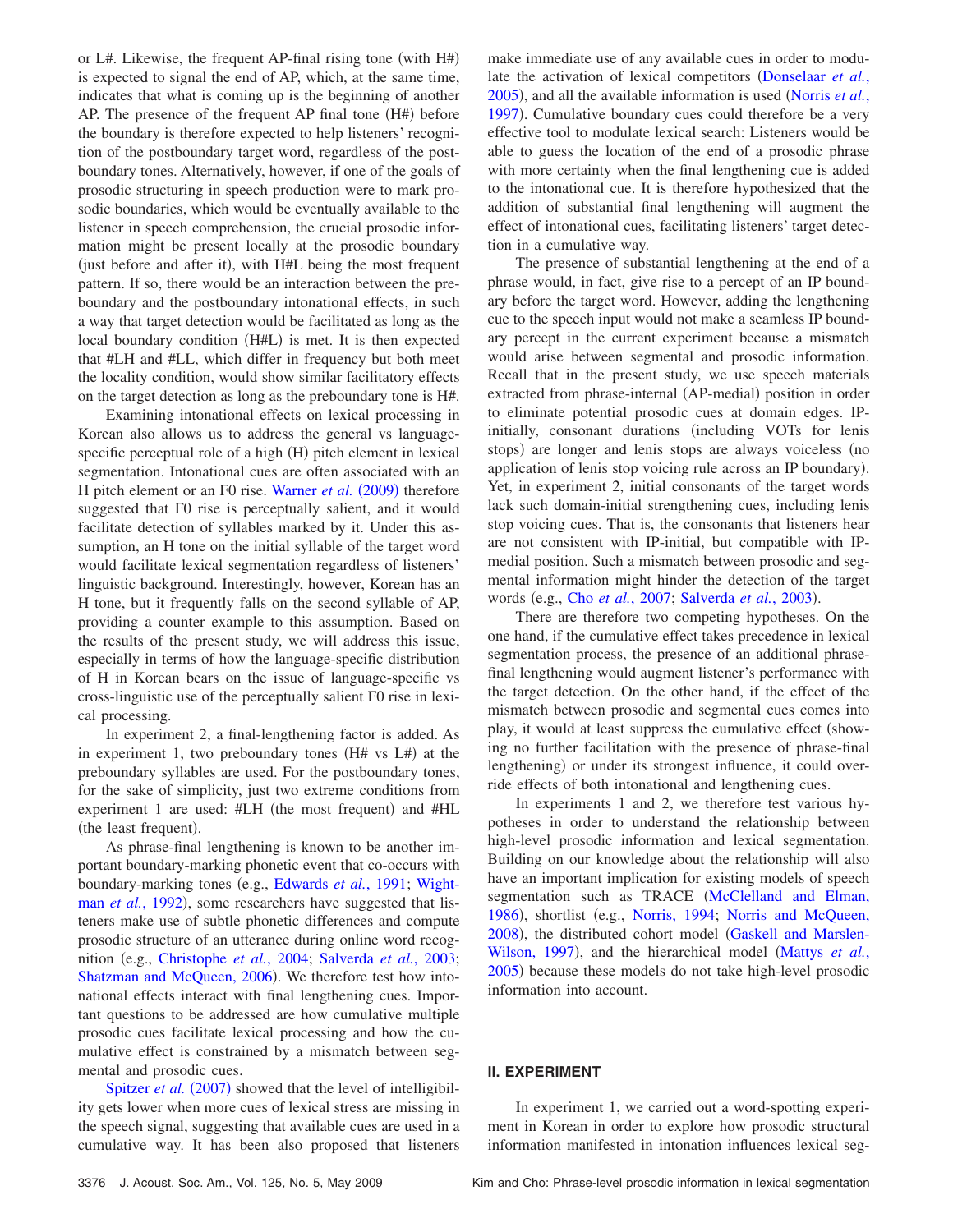<span id="page-4-0"></span>TABLE I. Intonation patterns of carrier strings and target words. (# indicates an assumed phrase boundary; underlined syllables in bold indicate target words.)

| First two<br>syllables |                       | Disyllabic target word<br>Preboundary<br>(postboundary word)<br>syllable |                          | Last two<br>syllables |            |
|------------------------|-----------------------|--------------------------------------------------------------------------|--------------------------|-----------------------|------------|
| $\sigma$ 1             | $\sigma$ <sup>2</sup> | $\sigma$ 3                                                               | $\sigma$ 4 $\sigma$ 5    | σ6                    | $\sigma$ 7 |
| L                      | L                     | L#                                                                       | LH                       | L                     |            |
|                        |                       | H#                                                                       | $\underline{\mathbf{L}}$ |                       |            |
|                        |                       |                                                                          | H H                      |                       |            |
|                        |                       |                                                                          | HL                       |                       |            |

| First two<br>syllables |                       | Preboundary<br>syllable | Trisyllabic target word<br>(postboundary word) | Last two<br>syllables |                       |
|------------------------|-----------------------|-------------------------|------------------------------------------------|-----------------------|-----------------------|
| $\sigma$ 1             | $\sigma$ <sup>2</sup> | $\sigma$ <sup>3</sup>   | $\sigma$ 4 $\sigma$ 5 $\sigma$ 6               | $\sigma$ 7            | $\sigma$ <sup>8</sup> |
|                        |                       | L#                      | LLH                                            |                       |                       |
|                        |                       | H #                     | LLL                                            |                       |                       |
|                        |                       |                         | <b>HHL</b>                                     |                       |                       |
|                        |                       |                         | <b>HLH</b>                                     |                       |                       |

mentation. We tested whether intonation patterns that are frequently associated with AP boundaries would facilitate detection of lexical boundaries.

## **A. Method**

### *1. Participants*

Ninety-six student participants from Hanyang University in Seoul were paid for their participation. They were all native speakers of Seoul Korean who were born and raised in the Seoul metropolitan area. They were divided into eight groups of 12, according to experimental conditions that will be described below.

## *2. Materials*

24 disyllabic and 24 trisyllabic Korean words were selected and inserted, respectively, in seven- and eight-syllable nonsense carrier strings. Other than the target word, no consecutive syllables in a carrier string formed a word in Korean. Target words and target-bearing carrier strings were composed of open syllables (CV) only. 14 out of 24 disyllabic words and 15 out of 24 trisyllabic words started with an oral lenis stop  $(1p/$ ,  $/11/$ , or  $/16/1)$ , and the rest started with a nasal stop (/m/ or /n/). Lenis stops and nasals were chosen because they are known to be associated with the AP-initial rise tone (#LH) ([Jun, 1993,](#page-12-19) [2000](#page-12-21)), which was confirmed by [Kim's](#page-12-25) (2004) corpus study. The list of target words and carrier strings is given in the Appendix.

As shown in Table [I,](#page-4-0) the initial syllable of a target word was always the fourth syllable of carrier strings, such that each target word was preceded by three syllables and followed by two syllables. We used two- and three-syllable target words to avoid any potential performance bias that comes from a fixed number of syllables of the target word. This also allows us to see potential effects of the syllable count, as the number of syllables in target words was found to affect lis-teners' word segmentation ([Kim, 2004](#page-12-25)). The carrier strings

with a disyllabic target word had seven syllables  $[Table I(a)]$  $[Table I(a)]$  $[Table I(a)]$ and those with a trisyllabic target word had eight syllables in total [Table [I](#page-4-0)(b)]. Each syllable in a carrier string was associated with one tone, which was either H or L. The first two syllables and the last two syllables of carrier strings were controlled with an L tone. In order to observe preboundary tone effects on word segmentation, the syllable that immediately preceded the target word in each carrier string (viz.,  $\sigma$ 3 #, where # refers to the intended phrase boundary) had a preboundary tone of either H# (frequent) or L# (infrequent).

For intonation patterns on target words, one of the four postboundary tones was used. The frequent pattern for disyllabic target words was a rising tone with #LH and the infrequent patterns were #LL, #HH, and #HL. When the target word was trisyllabic, three tonal elements were needed for each word. The four intonation patterns employed were #LLH (frequent), #LLL, #HHL, and #HLL (infrequent). They were then matched with the infrequent disyllabic intonation patterns in the first two tonal elements: *#*LL vs *#*LLL, *#*HH vs *#*HHL, and *#*HL vs HLL. For the sake of simplicity, we will use the disyllabic intonation patterns (#LH, #LL, #HH, and #HL) throughout the paper when we refer to the intonation patterns of the target words. An important note here concerns the predicted effect of the infrequent #LL for disyllabic targets vs the frequent #LLH for trisyllabic targets. One of the hypotheses for the frequency effect was that the frequent AP-internal tonal pattern #LLH for trisyllabic targets would help listeners to detect the targets. However, given that the frequent #LLH shares the same initial #LL sequence with the infrequent #LL for a disyllabic target, one might wonder how listeners are expected to treat #LL as an infrequent cue for disyllabic targets but as part of the frequent cue (#LLH) for a trisyllabic target. In the experiment, an equal number of disyllabic and trisyllabic targets was employed. Listeners, therefore, did not know *a priori* whether the target word would be disyllabic or trisyllabic. As the second L tone of #LL is being heard, the likelihood for the target to be disyllabic would become weakened because #LL as a whole is not a frequent tone for disyllabic words. As the third tone H is being heard, however, it is matched with the frequent #LLH pattern for trisyllabic words, and therefore the likelihood for the target to be trisyllabic would increase. In this way, if the frequency of the phrase-internal tonal patterns would play a role in lexical segmentation, the LL portion would not work in favor of disyllabic targets, but it would help detect trisyllabic targets in the form of #LLH, even if listeners did not know beforehand the number of syllables for the targets.

Since each target word appeared in eight different intonational conditions (2 preboundary tones  $\times$  4 postboundary tones), there were eight experimental lists. In addition to the experimental items, 36 disyllabic and 36 trisyllabic Korean words were selected as fillers and were included in the experimental lists. The location of a filler word in filler-bearing strings, however, differed from that of a target word in experimental target-bearing strings in order to avoid the potential bias caused by the fixed location of both the experimental target and filler words. As with the target-bearing strings, two preboundary tones and four postboundary tones were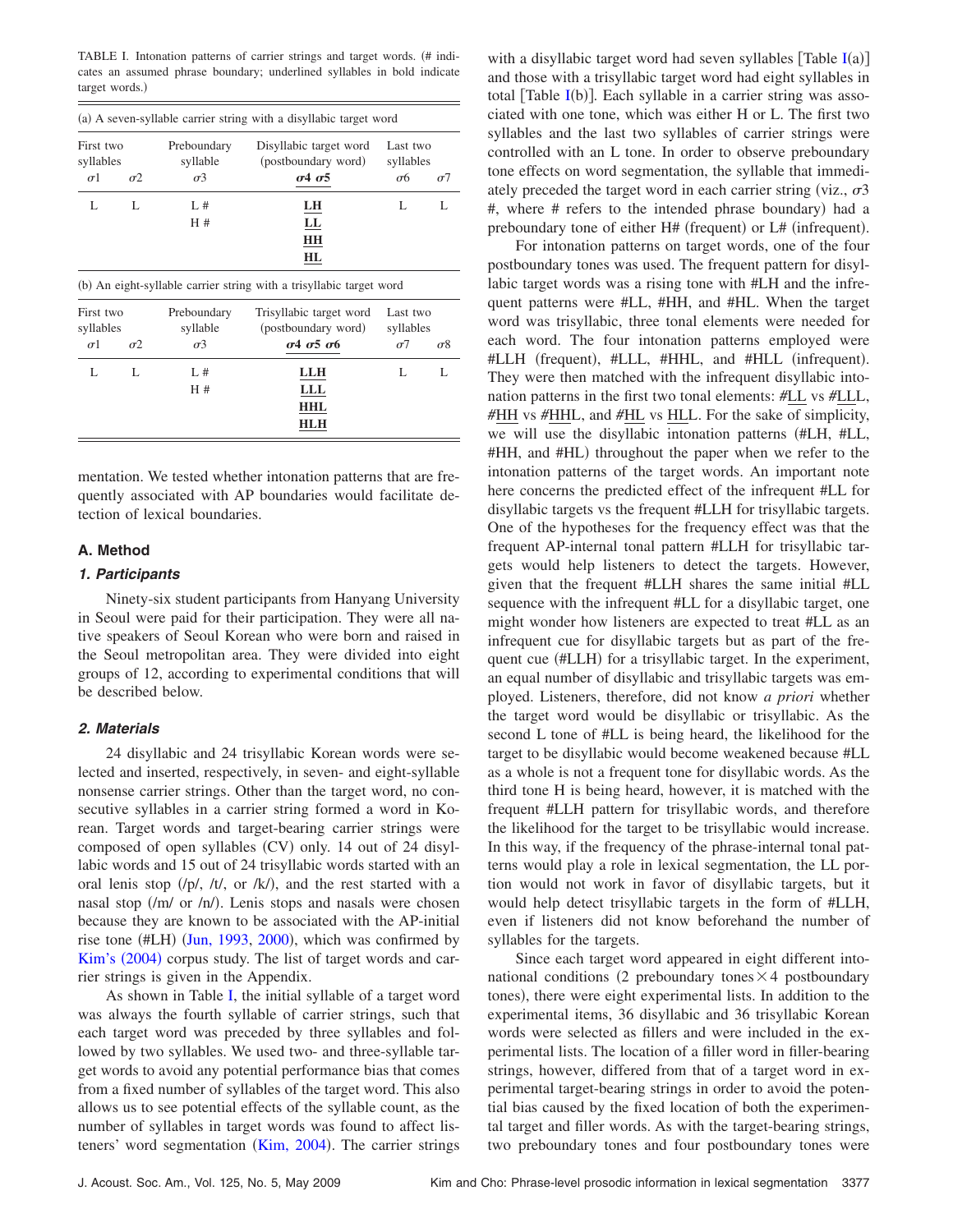<span id="page-5-0"></span>TABLE II. Mean error rates (%) in experiment 1 with three factors, syllable count, preboundary tone, and postboundary (target word) tone. (Standard errors are included in parentheses.)

| No. of                       |                     |       | Postboundary (target word) tone |       |       |  |
|------------------------------|---------------------|-------|---------------------------------|-------|-------|--|
| syllables in<br>target words | Preboundary<br>tone | #LH   | #LL                             | #HH   | #HL   |  |
| $\overline{2}$               | H#                  | 38.5  | 45.1                            | 54.5  | 62.1  |  |
|                              |                     | (2.1) | (2.2)                           | (2.5) | (2.5) |  |
|                              | L#                  | 48.6  | 54.8                            | 49.6  | 62.1  |  |
|                              |                     | (2.5) | (2.4)                           | (2.6) | (2.8) |  |
| 3                            | H#                  | 15.2  | 19                              | 24.6  | 28.8  |  |
|                              |                     | (1.9) | (2)                             | (2.2) | (2.4) |  |
|                              | L#                  | 22.2  | 23.2                            | 23.6  | 31.2  |  |
|                              |                     | (2.2) | (2.2)                           | (2.1) | (2.6) |  |

evenly distributed among filler-bearing strings. Additional eight words were selected and inserted in carrier strings for practice items.

Eight experimental lists were arranged such that each subject heard every word just once in one of the eight intonational conditions. Each list contained 48 target-bearing strings and 72 filler-bearing strings in a pseudo-random order, and the filler strings appeared in the same order in all eight lists. There were no two stimuli with the same intonation pattern presented in a row.

To ensure that the carrier string did not have any other confounding prosodic factors on crucial syllables, such as phrase-final lengthening on the preboundary syllable  $(\sigma 3#)$ and acoustic consequences of domain-initial strengthening on the postboundary syllable (the initial syllable of target words; # $\sigma$ 4), the following recording and splicing procedure was performed.

Each seven-syllable string (with a disyllabic target word) was divided into three four-syllable chunks  $([\sigma 1-\sigma 2-\sigma 3-\sigma 4], [\sigma 3-\sigma 4-\sigma 5-\sigma 6], \text{ and } [\sigma 4-\sigma 5-\sigma 6-\sigma 7]).$ Here the underlined syllable symbols in bold were the ones that were actually used for target words.) A female native speaker of Seoul Korean who was naive about the experiment's purpose produced each chunk separately multiple times with flat intonation and with as consistent speaking rate as possible. The recording was made in a sound-proof booth onto a TASCAM HD-P2 digital recorder at the sampling rate of 44 kHz. Among the multiple tokens, the best tokens were selected that did not contain any unintended prosody, agreed by transcriptions of the two authors. The recorded strings were then spliced to be used for the actual speech input string as follows. The first three syllables of a seven-syllable carrier string were spliced from  $[\sigma 1-\sigma 2-\sigma 3-\sigma 4]$  so that the preboundary syllable  $(\sigma 3\#)$  of the actual input string  $(\sigma 1 \sigma 2 \sigma 3 \# \sigma 4 \sigma 5 \sigma 6 \sigma 7)$  did not involve phrase-final lengthening. Target words  $(\sigma 4\sigma 5)$  were spliced from  $[\sigma^3 - \sigma^4 - \sigma^5 - \sigma^6]$  so that the initial syllable (# $\sigma^4$ ) of target words did not have characteristics of domain-initial strengthening.<sup>2</sup> Finally, the last two syllables of the actual input string were the last two syllables of  $[\sigma 4-\sigma 5-\sigma 6-\sigma 7]$ . A similar procedure was employed to build eight-syllable strings with trisyllabic target words. Filler-bearing strings and practice items were also recorded and spliced in the same manner. The splicing was made at zero crossings, using PRAAT.

After splicing was completed, the pitch of each carrier string was manipulated using the pitch-synchronous overlap and add technique with PRAAT software. The speaker's flat intonation was regarded as a default L tone (143 Hz), and pitch was raised when H tone was required in the experimental setting. F0 minima for an L tone and F0 maxima for an H tone were aligned with the midpoint of the vowel of the target syllables. The rates of pitch rising were 1.23 times at the preboundary syllable  $(\sigma 3#)$  and 1.16 times at the targetword final syllable (i.e.,  $\sigma$ 5 in disyllabic words and  $\sigma$ 6 in trisyllabic words). The rates were determined by the rate of AP-final and AP-initial pitch rising from other recordings of the speaker with natural sentences.

## *3. Procedures*

Subjects were tested individually in a sound-attenuated room. Stimuli presentation and data collection were performed by NESU software and a button box (www.mpi.nl/ world/tg/ experiments/nesu.html). Subjects heard the stimuli on a PC through a pair of headphones at a comfortable volume. They were told that they would hear a list of nonsense strings and were instructed that they should spot a real Korean word in each string. They were asked to press a button with their preferred hand as quickly and as accurately as possible when they spotted a real word, and then to say the word aloud. Each subject was presented with eight practice items and was then given one of the eight experimental lists. There were 120 strings in each list. Subjects heard 70 strings (for approximately 12 min), took a 1-min break, and then continued with the rest of the strings (for approximately 8 min). An experimenter was always in the room with a subject during the experimental session and monitored the subject's missing or incorrect responses. Subjects had to detect words in both target-bearing and filler-bearing strings, but their responses for filler-bearing strings were not analyzed.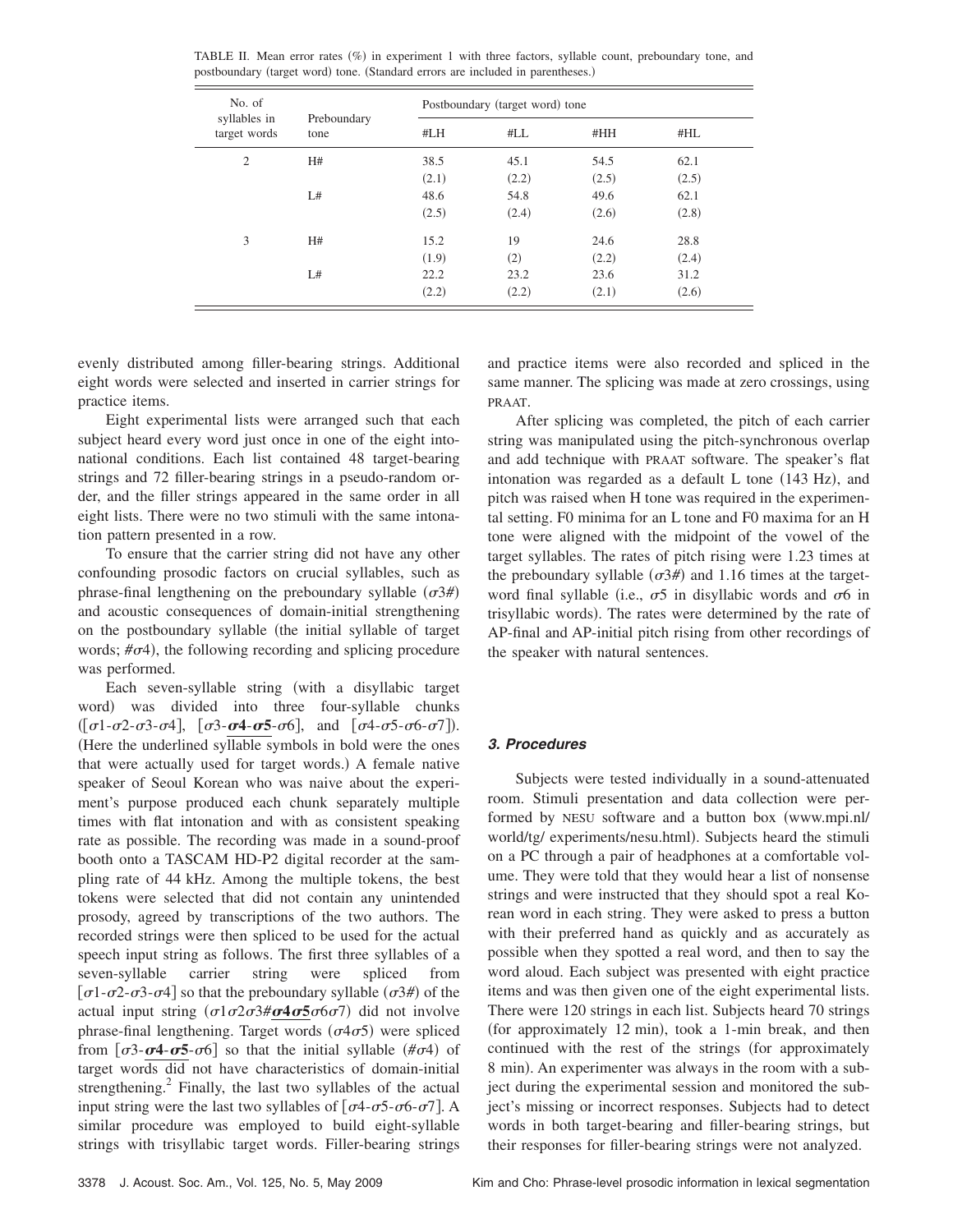<span id="page-6-0"></span>

FIG. 1. Error rates in different tone conditions with an interaction between preboundary tone and postboundary (target word) tone. (\* refers to *p* <0.05 in *posthoc* analyses.) The postboundary tones are #LH (#LLH), #LL (#LLL), #HH (#HHL), and #HL (#HLL), where non-parenthetical tones are for disyllabic words and parenthetical tones are for trisyllabic words. Note that the syllable count factor did not interact with either preboundary tone or postboundary tone.

#### **B. Results**

Reaction time (RT) was the duration between the offset of the target word and button press. Missing items, incorrect responses, and RT over 1500 ms were treated as errors. Mean error rates are summarized in Table [II.](#page-5-0)

The error rates were very high especially when target words were disyllabic, as shown in Table [II.](#page-5-0) Over 50% of target words (51.9% error rates on average) were missed in the disyllabic conditions and 23.5% in the trisyllabic conditions. Because overall error rates were very high, the latency analyses were not entirely reliable, although the latency results were by and large comparable with the accuracy results. In the present study, we will therefore report just results of the accuracy analyses. For the accuracy analyses, the error rates were submitted to repeated measures analyses of variance (ANOVAs) with the factors syllable count (number of syllables in target words; 2 vs 3), preboundary tone (frequent H# vs infrequent L#), and postboundary (=target word) tone (frequent #LH vs infrequent #LL, #HH, and #HL).

All three factors showed significant main effects. Subjects were more accurate when target words were trisyllabic than when they were disyllabic  $(F1[1, 88] = 442.25, p$  $\leq$  0.001;  $F2[1,46] = 14.56$ ,  $p \leq 0.001$ ). Target words were detected with significantly lower error rates when preboundary tone was H# (frequent) than when it was L# (infrequent)  $(F1[1, 88] = 9.84, p < 0.005; F2[1, 46] = 5.12, p < 0.05$ . The postboundary tone effect was significant  $(F1[3, 264] = 29.11$ ,  $p < 0.001$ ;  $F2[3, 138] = 15.01$ ,  $p < 0.001$ ), and Bonferroni *posthoc* tests showed an overall pattern of  $#LH < (#LL)$  $=$  #HH)  $\lt$  #HL. #LH was significantly different from the other three conditions  $(p<0.05$  both by-subjects and byitems), showing the lowest error rates. The two infrequent intonation patterns #LL and #HH were also significantly different from the least frequent pattern #HL  $(p<0.05$  both by-subjects and by-items), while #LL and #HH were not significantly different from each other.

There was an interaction between preboundary tone and postboundary tone  $(F1[3, 264] = 5.73, p < 0.005; F2[3, 138]$  $= 5.52, p < 0.005$ ), as illustrated in Fig. [1.](#page-6-0) The effect of preboundary tone was significant only when postboundary tone was #LH or #LL (with #LH,  $F1[1, 95] = 9.73$ ,  $p \le 0.005$ ,  $F2[1,47] = 18.81, p < 0.001$ ; with #LL,  $F1[1,95] = 6.84, p$  $\leq$  0.05, *F*2[1,47]=8.86, *p*<0.01), showing that listeners' better performance with preboundary tone H# was reliable only when postboundary tone started with #L (viz., #LH or #LL). Likewise, the effect of postboundary tone was reliable only when preboundary tone was H#. In other words, when preboundary tone was H#, the order of error rates by postboundary tone was  $(\#LH = \#LL) < (\#HH = \#HL)$   $(p < 0.01$ by-subjects,  $p < 0.05$  by-items), but when preboundary tone was L#, the order of error rates by postboundary tone was  $(\text{\#LH} = \text{\#LL} = \text{\#HH}) < \text{\#HL}$   $(p < 0.01$  by-subjects,  $p < 0.01$ by-items), with #LL being no different from #HL. There was no difference between #LH and #LL regardless of preboundary tone  $(p > 0.05$  both by-subjects and by-items).

#### **C. Summary and discussion**

In experiment 1, a general finding was that the preboundary and postboundary tones that are used most frequently to mark AP boundaries in speech production indeed help listeners to recognize words: The detection accuracy was higher when the preboundary tone ended with the frequent H# (vs L#) and when the postboundary tone started with the frequent #L (#LH, #LL vs #HH, #HL). This supports the basic hypothesis that the frequency of intonation patterns for AP is exploited by listeners, such that frequent intonation patterns facilitate lexical segmentation.

The results, however, showed interactions between the preboundary and the postboundary tones. The frequent preboundary H# improved listeners' word-spotting performance, but this effect held only when the postboundary tone (on the target word) also started with the frequent intonational element #L, but with no difference between #LH (frequent) and #LL (infrequent). Likewise, the most frequently occurring postboundary tone #L was found to be useful only when the preceding (preboundary) tone was also most frequent (i.e., with H#), but again with no difference between #LH (frequent) and #LL (infrequent). That is, as long as the first element of the postboundary tone was #L, listeners' performance was not influenced by the second tonal element of the postboundary intonational sequence (#LH, #LL). This supports the hypothesis that what is important is whether adjacent intonational elements form an H#L sequence locally across the boundary, rather than the individual patterns of preboundary and postboundary intonational sequences. Insofar as the boundary-spanning local information (H#L) was available to the listener, what comes after that does not seem to influence listeners' boundary detection in a noticeable way.

One might wonder why the second element of the postboundary intonational sequence (i.e., H in the frequent #LH) does not contribute to lexical segmentation, especially when the local intonational condition (an H#L sequence) is met. One possible explanation for this is as follows. Upon hearing the preboundary H#, listeners would start to entertain the possibility of a phrase boundary, and the subsequent postboundary #L would confirm their boundary decision (as #L is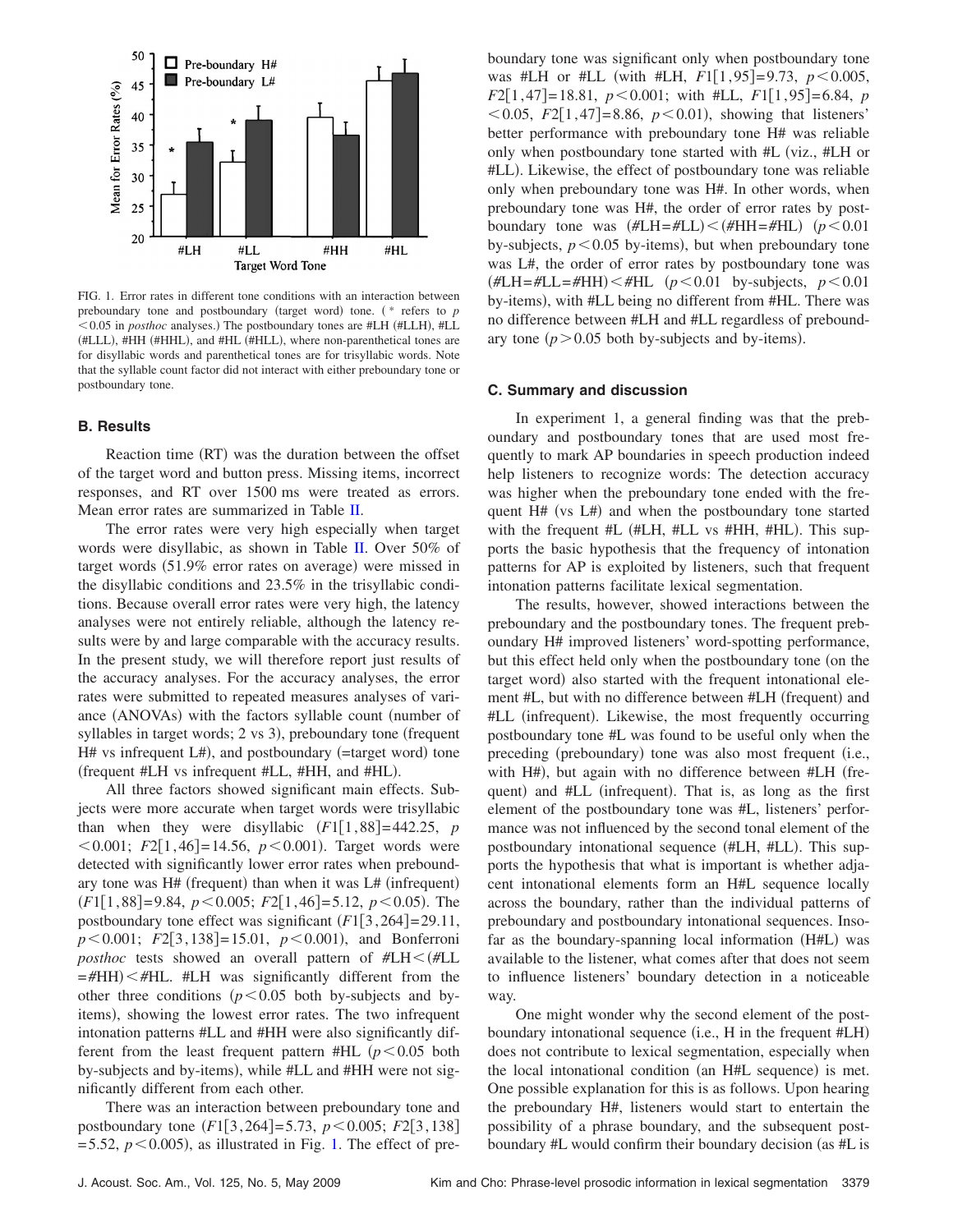the typical AP-initial tone). Lexical search would then be initiated and cohort competitors would be simultaneously activated from the point when listeners make a decision about where to put a boundary. Whichever tone pattern follows the postboundary #L (e.g., #LH vs #LL), the same members of cohort are already activated, and therefore the effect of the second intonational element would be the same on all the cohort competitors. This is indeed in line with the explanation of Cho [et al.](#page-12-9) (2007). Domain-initial strengthening cues immediately after a prosodic boundary (e.g., lengthened VOTs) would not necessarily facilitate the recognition of the postboundary word because the heightened acoustic clarity of domain-initial position would be beneficial to not only the target word but also all other cohort competitors that share the same initial consonant.

Finally, results showed that listeners were more accurate in segmenting words when they were trisyllabic than when they were disyllabic. As in  $Kim$  ([2004](#page-12-25)), this can be accounted for by the different neighborhood density of target words (e.g., [Luce, 1986;](#page-12-34) [Luce and Pisoni, 1998](#page-13-26))—i.e., trisyllabic words used in the present study had less neighboring words to compete against than disyllabic words had. A *posthoc* analysis on the neighborhood density supports this account. The number of phonological neighbors of 48 target words was calculated based on [Kim and Kang](#page-12-35) (2004)'s corpus, which had 550,000 listed words. A phonological neighbor (i.e., a phonologically similar word) was defined by an addition, deletion, or substitution of a segment to a target word regardless of the location of a segment within a word. The calculated result showed that disyllabic targets had about 15 times more phonological neighbors than trisyllabic targets (mean, 49, s.d., 22.2 vs mean, 3.3, s.d., 2.1, respectively). The syllable count effect did not interact with intonational effects, suggesting its independence.

#### **III. EXPERIMENT 2**

In experiment 2, we tested how intonational effects observed in experiment 1 would interact with final lengthening cues. Important questions were whether multiple prosodic cues (intonation and duration) would cumulatively facilitate lexical processing, and how the cumulative effect would be constrained by a mismatch between segmental and prosodic cues—i.e., an IP boundary percept created just by finallengthening and intonational cues at the boundary mismatched with domain-initial strengthening cues (including lenis stop's allophonic cues).

## **A. Method**

#### *1. Participants*

Ninety-six student participants from Hanyang University were paid for their participation. They were all native speakers of Seoul Korean born and raised in the Seoul metropolitan area and had not participated in experiment 1. They were divided into eight groups of 12, according to the experimental conditions that will be explained below.

#### *2. Materials*

We employed two degrees of lengthening (lengthening vs no lengthening) and two preboundary tones (H# vs L#) at the preboundary syllables. For the postboundary tones, for the sake of simplicity, we included just two extreme conditions from experiment 1: #LH, which showed the most robust effect, and #HL, which showed the smallest effect. For the lengthening condition, the vowels of the preboundary syllables were lengthened, resulting in about 1.7 times of the original syllable's vowel length. The range of syllable durations was  $178-259$  ms in the no lengthening condition and 256– 386 ms in the lengthening condition. The rate of lengthening was determined based on multiple speakers' mean values reported by [Chung](#page-12-22) et al. (1996)—i.e., IP-final syllables are about 1.7 times longer than non-final syllables. Note that unlike this lengthening manipulation, the pitch manipulation in experiment 1 was based on the talker's own recordings as pitch range is talker-specific, generally constrained by the talker's physiological characteristics.) PRAAT was used for duration manipulation. The two authors, as trained Korean intonation transcribers, agreed that the lengthened versions of H# and L# gave IP-final percepts as  $H\%$  and  $L\%$ , respectively. Target words (both disyllabic and trisyllabic), filler words, and segmental order of carrier strings were the same as those used for experiment 1. In total, there were two levels of lengthening (lengthening vs no lengthening), two preboundary tones (H# vs L#), and two postboundary tones [#LH vs #HL: Recall that tonal markings of IP-initial APs are the same as those of IP-internal APs ([Jun 1993,](#page-12-19) [2000](#page-12-21))]. Thus, each target word appeared in eight different combinations of these factors  $(2 \times 2 \times 2)$ , yielding eight experimental lists.

As in experiment 1, eight experimental lists were arranged such that each subject heard every word just once, in one of the eight conditions. Each list contained the same number of target- and filler-bearing strings, and they were presented in the same pseudo-random order as in experiment 1. No two stimuli with the same prosodic condition were presented in a row.

### *3. Procedures*

The procedure of experiment 2 was the same as that of experiment 1.

#### **B. Results**

Missing items, incorrect responses, and RTs over 1500 ms were treated as errors. Mean error rates are summarized in Table [III.](#page-8-0) As was the case with experiment 1, only the results of the accuracy analyses are reported here, as the RT data were not entirely reliable due to high error rates, especially in disyllabic conditions (mean error rate, 48.7%).

The error rates were submitted to repeated measures ANOVAs with the factors syllable count  $(2 \text{ vs } 3)$ , preboundary tone (frequent H# vs infrequent L#), postboundary (=target word) tone (frequent #LH vs infrequent #HL), and lengthening (lengthening vs no lengthening).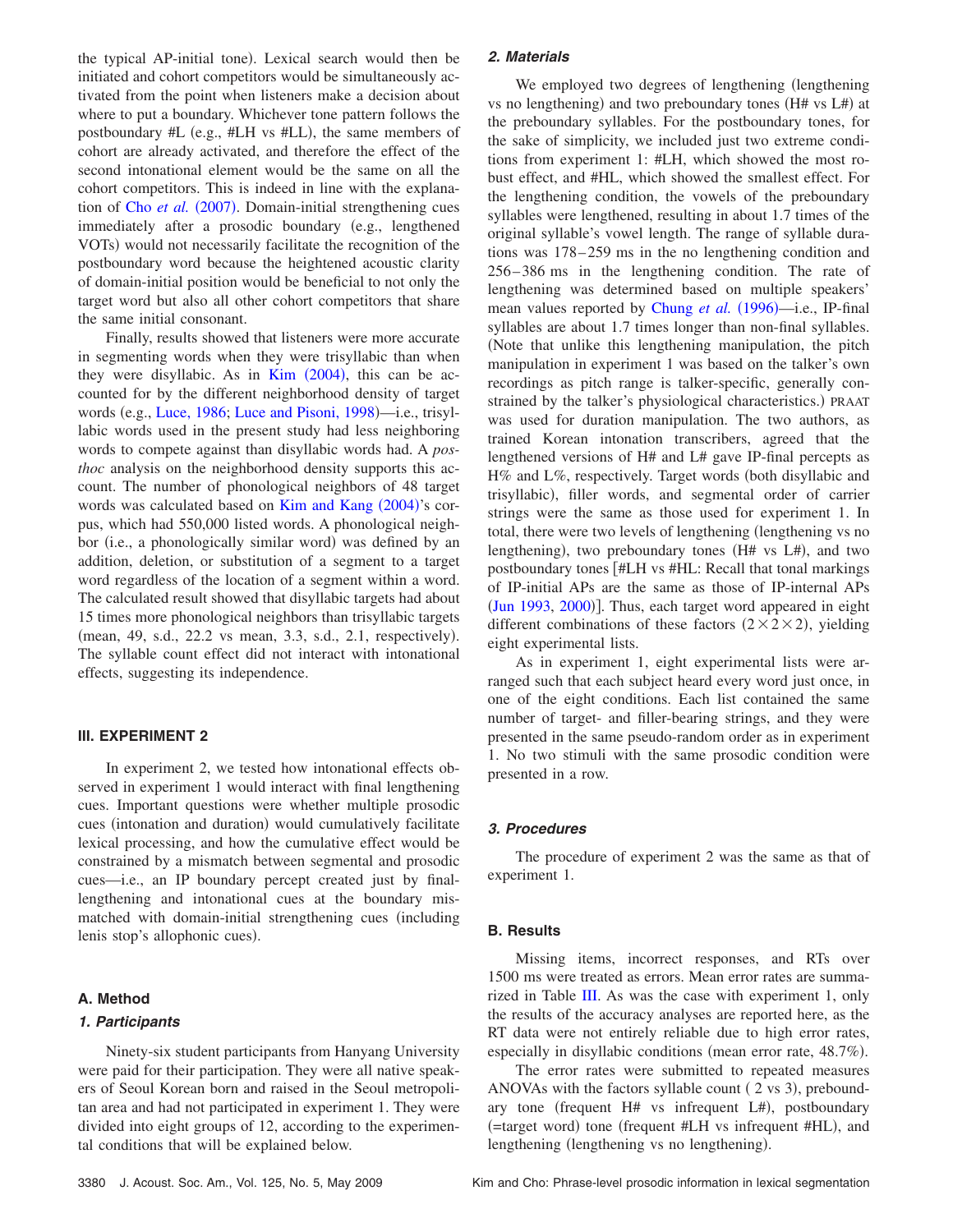<span id="page-8-0"></span>TABLE III. Mean error rates (%) in experiment 2 with four factors, syllable count, preboundary tone, postboundary (target word) tone, and lengthening. (Standard errors are included in parentheses.)

| No.<br>of<br>Preboundary |      | Postboundary #LH |                | Postboundary #HL |                |
|--------------------------|------|------------------|----------------|------------------|----------------|
| syllables                | tone | Lengthening      | No lengthening | Lengthening      | No lengthening |
| $\overline{2}$           | Н    | 39.2             | 30.5           | 53.4             | 59.3           |
|                          |      | (2.4)            | (2.6)          | (2.6)            | (2.4)          |
|                          | L    | 39.9             | 44.4           | 57.6             | 65.2           |
|                          |      | (2.5)            | (2.4)          | (2.4)            | (2.2)          |
| 3                        | Н    | 13.8             | 11.8           | 15.9             | 23.2           |
|                          |      | (1.7)            | (1.3)          | (1.7)            | (2.2)          |
|                          | L    | 11.1             | 18.7           | 23.9             | 29.5           |
|                          |      | (1.5)            | (1.9)          | (2)              | (2.3)          |

All four factors showed significant main effects. Error rates were significantly lower in the trisyllabic condition than in the disyllabic condition  $(F1[1, 88] = 614.74, p < 0.001;$  $F2[1, 46] = 19.84$ ,  $p < 0.001$ ); when preboundary tone was H# than when it was L#  $(F1[1, 88] = 26.41, p < 0.001;$  $F2[1, 46] = 20.96, p < 0.001$ ; and when postboundary tone was #LH than when it was #HL  $(F1[1, 88] = 167.70, p$  $\leq$  0.001;  $F2[1,46] = 37.86$ ,  $p \leq 0.001$ ). The effects of the three factors (syllable count, preboundary tone, and postboundary tone) were therefore in line with the results found in experiment 1. The lengthening effect was also significant  $(F1[1, 88] = 11.54, p < 0.005; F2[1, 46] = 5.169, p < 0.05$ , showing that listeners detected target words more accurately when the preboundary syllable was lengthened than when it was not.

There was an interaction between syllable count and postboundary tone  $(F1[1, 88] = 24.14, p < 0.001; F2[1, 46]$  $= 5.3, p < 0.001$ ). *Posthoc* analyses showed that the interaction stemmed from the differential effect size of postboundary tone depending on the syllable count. The error rates were lower for #LH than for #HL in both disyllabic  $(F1[1, 95] = 95.92, p < 0.001; F2[1, 23] = 24.57, p < 0.001$ and trisyllabic conditions  $(F1[1, 95] = 38.57, p < 0.001;$  $F2[1, 23] = 13.61$ ,  $p = 0.001$ ), but the effect was greater for disyllabic target words (mean difference:  $20.4\%$ , eta<sup>2</sup>  $= 0.502$ ) than for trisyllabic ones (mean difference: 9.3%,  $eta^2$ =0.289) at  $p$ <0.01 both by-subjects and by-items.

There were also interactions between the lengthening factor and the intonational factors. Lengthening interacted with preboundary tone  $(F1[1, 88] = 7.14, p < 0.01;$  $F2[1,46] = 6.92$ ,  $p < 0.05$  and with postboundary tone  $(F1[1, 88] = 8.08, \quad p < 0.01; \quad F2[1, 46] = 5.42, \quad p < 0.05).$ *Poshoc* analyses showed that the lengthening effect was reliable only when the preboundary tone was the infrequent L#  $(F1[1, 95] = 13, p < 0.001; F2[1, 47] = 10.96, p < 0.005)$  and when the target word tone was the infrequent #HL  $(F1[1, 95] = 15.88, p < 0.001; F2[1, 47] = 8.7, p < 0.01$ . However, there was also a significant three-way interaction  $(F1[1, 88] = 8.09, p < 0.01; F2[1, 46] = 6.29, p < 0.05$ . As shown in Fig. [2,](#page-8-1) the interaction came from the fact that, although lengthening reduced error rates in L#HL, H#HL, and L#LH (all at  $p < 0.05$  both by-subjects and by-items), the opposite was true for H#LH  $(p<0.05$  both by-subjects and

by-items): While the presence of final lengthening was generally helpful in most cases, its presence made it harder for listeners to detect target words with the frequent intonation pattern H#LH.

## **C. Summary and discussion**

The results of experiment 2 confirmed the effects of syllable count, preboundary tone, and postboundary tone, consistent with those in experiment 1. In addition, the main effect of lengthening suggests that substantial phrase-final lengthening can also serve as a helpful segmentation cue for Korean listeners. The interaction between lengthening and preboundary tone, however, revealed that the presence of phrase-final lengthening was not useful when the preboundary tone was a frequent AP-final marking tone (H#). It was useful only when the preboundary tone was infrequent L# for AP-final marking. It appears that, when the preboundary L# gives rise to misparsing errors (as  $L#$  is likely to be perceived as the AP-initial tone) as observed in experiment 1, final lengthening becomes operative and helps listeners to reduce such misparsing errors.

The three-way interaction in the error rate analysis showed a more detailed interaction between lengthening and intonational cues. In the less frequent tone conditions (H#HL, L#LH, and L#HL), the detection performance was

<span id="page-8-1"></span>

FIG. 2. Error rates with lengthening effects in different intonational conditions. ( $*$  refers to  $p<0.05$  in *posthoc* analyses.)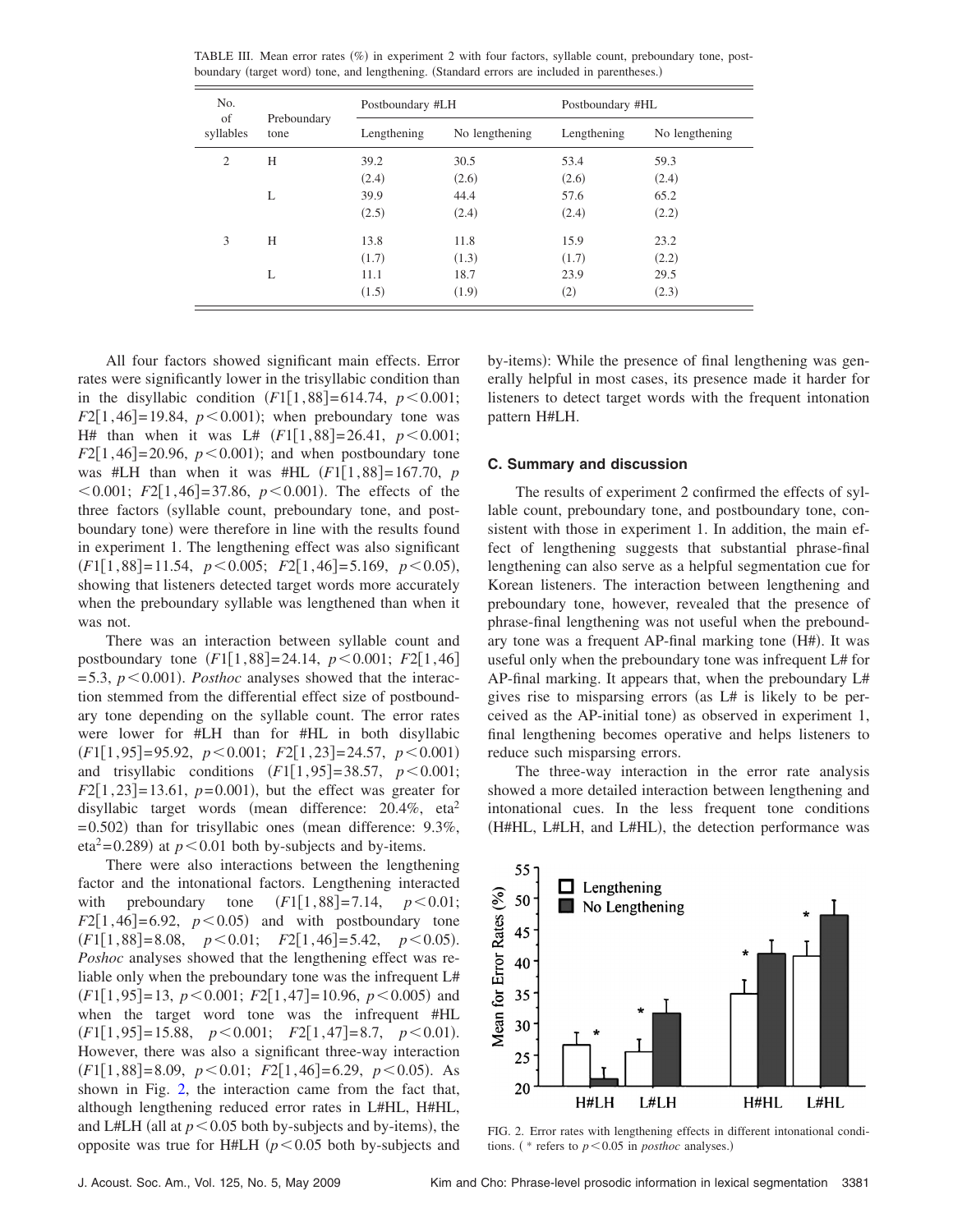better with than without lengthening. But the opposite was true for the most frequent tone condition, H#LH. In this condition, listeners' accuracy was significantly better without lengthening. This result works against our initial hypothesis that listeners would make use of available prosodic cues in a cumulative way in detecting a prosodic boundary, but it appears to be in favor of the alternative hypothesis that the mismatch between prosodic and segmentation information would take precedence over the advantage of the additional final-lengthening cue (see Sec. IV for further discussion on this point).

Finally, it is worth addressing an issue about detection error rates that were found to be very high in both experiments, especially with disyllabic target. Although error rates are generally high in word-spotting tasks (e.g., [McQueen,](#page-13-27) [1996](#page-13-27)), one might be concerned that such high error rates could reduce the interpretability of findings of the present study. Statistical analyses, however, suggest that our results are still reliably interpretable. The main findings in detection accuracy were statistically robust in both by-subjects and byitems analyses. More crucially, error rates with trisyllabic targets were far lower than those with disyllabic targets, but there were no interactions at all between crucial prosodic factors and the syllable count. That is, patterns found with disyllabic targets were statistically the same as those with trisyllabic targets, indicating that findings of the present study were not biased due to high error rates with disyllabic targets.

## **IV. GENERAL DISCUSSION**

This study examined the role of prosodic cues in online word segmentation of Korean. The prosodic cues under investigation in two word-spotting experiments were languagespecific intonational cues and a phrase-final lengthening cue.

The results of experiment 1 showed that listeners detected the target word better when accompanied by intonation patterns frequently associated with AP boundaries (forming an H#L sequence locally at AP boundary). They suggest that intonation patterns which are frequently used in marking an AP-boundary in speech production are indeed exploited by listeners in processing the speech signal. The results also revealed an interesting interaction between the preboundary and the postboundary intonation patterns. The facilitatory frequency effect of the postboundary #L (for both #LH and #LL) was robust only when the preceding tone was also frequent (with H#). Likewise, the facilitatory frequency effect of the preboundary H# was reliable only when the following (postboundary) tone was also frequent (with #L). Moreover, although #LH is far more frequent than #LL, the difference was not significant insofar as the local H#L boundary condition was met. This suggests that listeners process the intonational cues across the prosodic boundary rather than focusing on tonal intonation in preboundary and postboundary positions independently. It also indicates that the local intonation pattern (H#L) across the prosodic boundary is the most crucial information that the listener makes use of in detecting a possible word boundary, but when such a local condition is not met, listeners make further use of other available intonational information (e.g., the second element of the postboundary intonational sequence).

It should be noted that in the present study, we used target words that started with either a lenis stop or a nasal because these consonants (among many others, including vowels) are known to be characteristically associated with an AP-initial rising tone (#LH) ([Jun, 1993,](#page-12-19) [2000](#page-12-21)). (Recall that the initial tone becomes #HH only when the initial segment is an aspirated or a tense consonant.) Although the tonesegment interaction is thought to be a phonological process ([Jun, 1993](#page-12-19)), it is not inviolable: Other tonal variants do oc-cur, though with low frequency ([Jun, 2000;](#page-12-21) [Jun and Foug](#page-12-24)[eron;](#page-12-24) [Kim, 2004](#page-12-25)). Still, any observed effects of AP-initial tones may not be seen as purely intonational, to the extent that the intonation effect cannot be separated from the effect of the tone-segment interaction. However, purely intonational effects do exist with the preboundary (AP-final) tone, which is not constrained by any segmental information. Taken together, the observed effects can be viewed "intonational" insofar as listeners make use of available intonational information in lexical segmentation, regardless of whether the information is purely intonational or attributable to a result of the complex tone-segment interaction.

In experiment 2, we explored how the intonational cues for AP would interact with the substantial final-lengthening cue that might arise with IP. The results showed that Korean listeners' lexical segmentation of postboundary words is robustly influenced by lengthening and AP-boundary marking intonational cues, but the effects are not entirely cumulative: Preboundary lengthening helps the detection of the following word across the boundary, but only when boundary-adjacent intonational cues are not frequent. When final lengthening was combined with the most frequent boundary-adjacent intonation pattern (H#LH), however, a poorer performance was observed. This suggests that an additional prosodic cue in this case, phrase-final lengthening) does not always operate in favor of lexical segmentation. Then, a question arises: Why does the presence of final lengthening cue yield asymmetrical results, especially showing the unexpected pattern when intonational cues are frequent for AP boundary percept?

We propose that this is due to a mismatch between segmental and prosodic information in our stimuli. While processing the incoming speech signal, listeners are likely to be able to predict what comes next, based on what they have already heard. Preboundary (phrase-final) lengthening should give a phrase boundary percept to listeners, just as preboundary H# does. When an IP boundary is hypothesized due to substantial (IP-induced) final lengthening, the listener would expect that what comes after the assumed IP boundary would be another IP. If the forthcoming segmental materials across the boundary are perceived as containing phonetic information appropriate for that IP-initial position (e.g., IP-initial strengthening cues), the listener's initial boundary decision would eventually be confirmed.

As discussed in the Introduction, however, appropriate domain-initial strengthening cues for IP-initial position were not included in our speech materials to avoid any potential confounding effects from other possible prosodic cues. In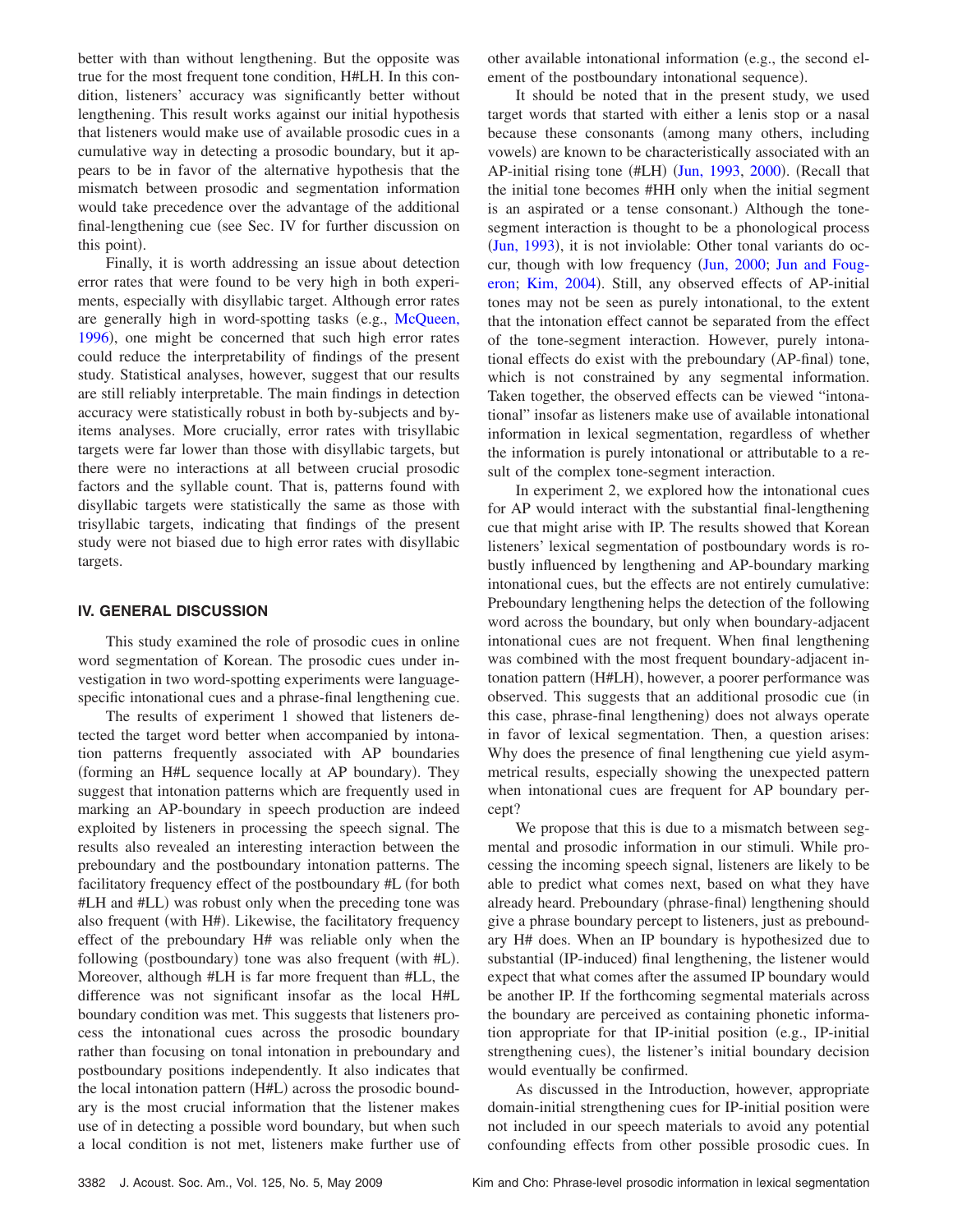particular, allophonic variation in lenis stops was not matched with IP: Lenis stops are always voiceless when in IP-initial position (a type of domain-initial strengthening) ([Cho and Keating, 2001;](#page-12-16) [Jun, 1993](#page-12-19)), but our speech materials contained the lenis stops with voicing as appropriate for IP-medial rather than IP-initial position. The substantial final lengthening cue which would give rise to an IP-final boundary percept is not matched with AP-induced segmental cues, lacking domain-initial strengthening cues (including allophonic voicing cues) for IP-initial position. Such a mismatch may therefore hinder the segmentation process. This idea can be further explained in terms of the prosody analyzer account of speech perception proposed by Cho [et al.](#page-12-9) (2007) and [Sal](#page-13-5)[verda](#page-13-5) et al. (2003). The prosody analyzer account assumes that suprasegmental and segmental information are processed in parallel. When the computed prosodic boundary based on suprasegmental information is matched with prosodically-driven segmental information for that boundary, lexical segmentation is facilitated, whereas a mismatch between them is predicted to hinder lexical segmentation.

This also has another implication for the use of multiple phrase-level prosodic cues in lexical segmentation process. Previous studies have suggested that available lexical segmentation cues are used immediately in an exhaustive and cumulative way (e.g., [Spitzer](#page-13-21) *et al.*, 2007; [Donselaar](#page-12-32) *et al.*, [2005;](#page-12-32) Norris et al.[, 1997](#page-13-22)). However, our results suggest that not all the available segmentation cues are necessarily exploited by the listener in a straightforwardly cumulative way. Instead, in detecting prosodic boundaries, listeners appear to use available prosodic cues with differential weighting: When the local boundary-marking information is not sufficient to finalize the decision about the location of a prosodic boundary (as with L#L), additional information (such as preboundary lengthening and the second element of the postboundary intonational sequence, as in #LH) is further utilized by the listener. The relative use of available phraselevel prosodic cues is reminiscent of the hierarchical model of speech segmentation proposed by [Mattys](#page-13-25) et al. (2005). It assumes that available segmentation cues are weighted, such that higher order knowledge (e.g., lexical information and contextual information) takes precedence over sublexical information. The sublexical cues then become operative in a non-optimal communicative condition so that segmental cues are first called upon and word-internal metrical prosodic cues are used as a last resort. Although the model does not deal with how phrase-level prosodic cues are utilized in lexical segmentation, multiple phrase-level prosodic cues may well be used with relative weights. For example, the local boundary-marking intonational cues (H#L) may well be weighted above other boundary-adjacent prosodic cues.

We are now left with a question about how the use of phrase-level prosodic information in lexical segmentation may be incorporated into existing models of speech segmen-tation such as the hierarchical model ([Mattys](#page-13-3) *et al.*, 2005), or the shortlist model ([Norris, 1994;](#page-13-23) [Norris and McQueen,](#page-13-24) [2008](#page-13-24)). While addressing this issue is beyond the scope of the present study, one possible way is to allow a module such as the prosody analyzer whose function is to compute prosodic boundaries using multiple prosodic cues, along with their

relative weights. The prosodic structure computed in this way can then serve as part of the high order knowledge in the hierarchical model. Or, it can be checked against computed lexical boundaries in a model like the shortlist model, such that lexical competition is further modulated by the alignment between the computed prosodic structure and the potential lexical boundary.

Finally, the results of the present study have implications for the language-specific vs cross-linguistic use of perceptual salient rising F0 (or high pitch) in lexical segmentation. Given that an F0 rise is a potential prosodic cue in lexical segmentation in various languages, [Warner](#page-13-15) et al. (2009) suggested that F0 rise is perceptually salient, and the presence of F0 rise word-initially is likely to facilitate lexical segmentation cross-linguistically. Our results, however, showed the opposite: Korean listeners found it difficult to detect the target word when it starts with H surrounded by L tones as in L#HL.

We propose that although substantial F0 rise may be universally perceptually salient, how such an intonational element is aligned with segmental content is determined by language-specific intonational phonology. The intonational element of H in Korean, for example, is aligned with either the second or the final syllable of AP (i.e.,  $#LH\cdot LHH$ ), and thus H on the first syllable of the target word hinders lexical segmentation process. But in French, H is phonologically specified to be aligned with the first syllable of the content word in AP ([Welby, 2007](#page-13-9)), and thus it facilitates lexical segmentation process in a way that conforms to French intona-tional phonology. [Shukla](#page-13-8) et al. (2007) showed that Italian listeners were able to exploit Japanese IP boundaries in word segmentation and claimed that prosody contains universal cues for lexical segmentation. Again, what is "universal" here may be that some prosodic cues are used crosslinguistically: Italian listeners are likely to have exploited Japanese IP boundaries not because the particular prosodic cues that were available to them were universal, but because Italian and Japanese IP happen to share some prosodic cues. Our interpretations are in line with previous studies on word segmentation in general: The set of segmentation cues is language-universal, but the detailed manifestations of individual segmentation cues that listeners exploit are languagespecific. It is well known that listeners use phonotactic, allophonic, and various other cues for word segmentation, but the exploitation of those cues is sensitive to the phonological constraints and structure of a given language [Cutler](#page-12-31) *et al.*, [2002;](#page-12-31) [Cutler and Norris, 1988;](#page-12-6) [Cutler and Otake, 1994;](#page-12-36) [Me-](#page-13-28)hler et al.[, 1981;](#page-13-28) [Sebastián-Gallés](#page-13-29) et al., 1992; [Weber, 2001](#page-13-30)). Likewise, the claim that prosodic boundaries constrain online lexical search [Christophe](#page-12-10) *et al.*, 2004; [Shukla](#page-13-8) *et al.*, [2007](#page-13-8)) may be applicable cross-linguistically, but the way the prosodic boundary is phonetically manifested in speech production and the way that listeners exploit the prosodic boundary cues in speech comprehension must be languagespecific.

#### **V. CONCLUSION**

The present study investigated the role of phrase-level prosodic cues in word segmentation of Korean. In experi-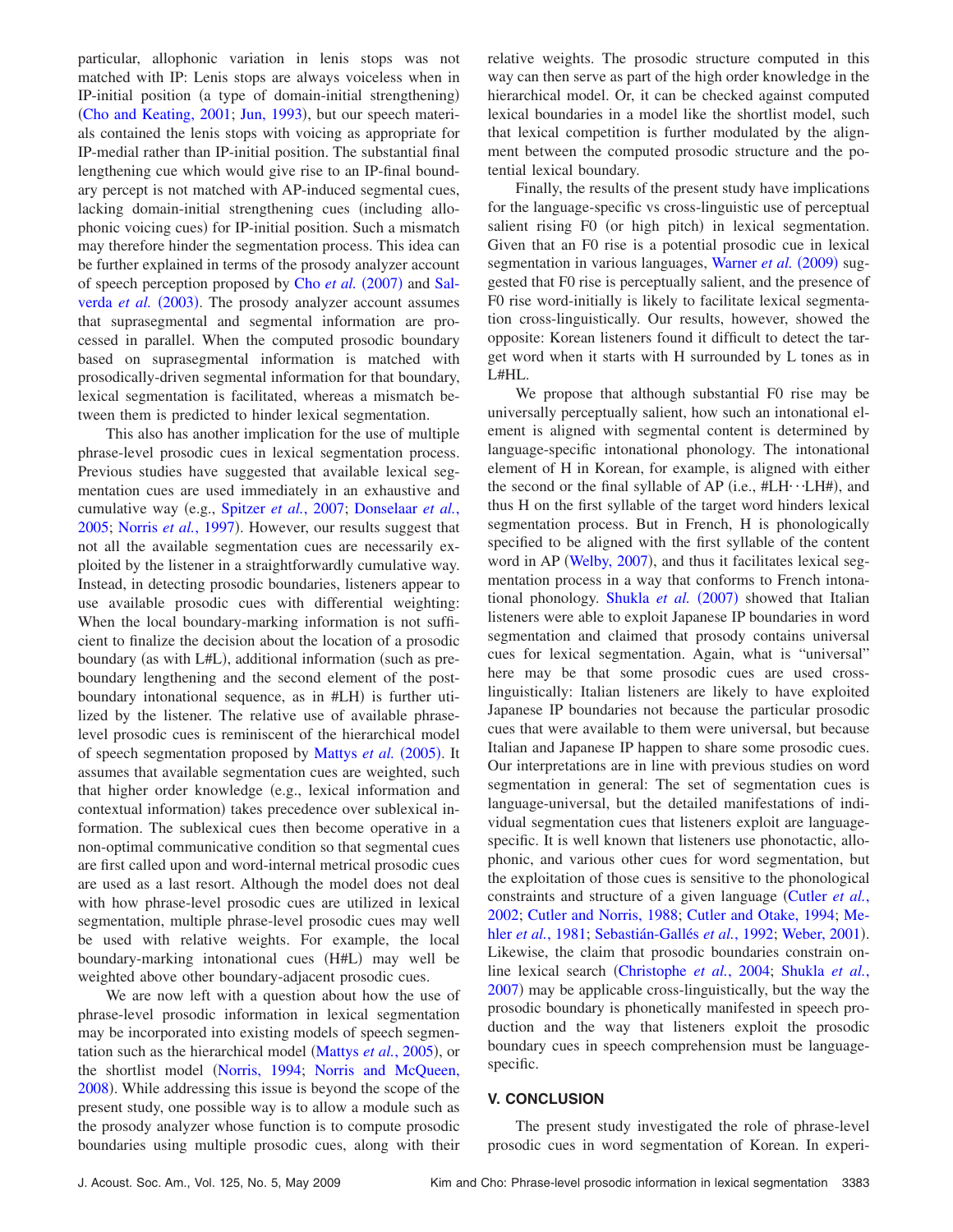ment 1, we found that listeners make use of a local intonation pattern at a prosodic (AP) boundary (i.e., H#L) in online lexical segmentation, even when other important boundarymarking cues (such as domain-initial strengthening and final lengthening) are not present in the speech signal. The locality condition of H#L at the boundary suggests that listeners generally pay more attention to information straddling the prosodic boundary rather than the global intonational contour within a phrase, indicating that the boundary detection is crucial in lexical segmentation. In experiment 2, an additional final lengthening cue was found to help listeners with lexical segmentation when intonation patterns are not frequent for marking a prosodic boundary. However, when the lengthening cue was combined with the most frequent intonation pattern of H#L, creating a percept of IP, the mismatch between prosodic cues (appropriate for IP) and domaininitial strengthening cues (including allophonic cues of lenis stops, appropriate for IP-medial position) appears to take precedence over the cumulative effect. The hypothesized cumulative effect would work only if the computed prosodic boundary is matched with expected segmental allophonic variation. A follow-up study is necessary to corroborate this claim, in order to examine the interaction between effects of prosodic variation and allophonic variation in lexical segmentation. It also remains to be seen how the use of phraselevel prosodic information in spoken word recognition may be implemented within current models of speech segmentation. But following the prosody analyzer account, we propose that prosodic information is computed in parallel with segmental information, and lexical segmentation is modulated by the interaction between the two kinds of information. More generally, our study builds up on the growing body of psycholinguistic research which highlights the important roles that prosody plays in both speech production and speech comprehension: Speakers generate a prosodic structure online in which a given utterance is organized into prosodic units, and its expected acoustic-phonetic cues are in turn exploited by listeners in online lexical segmentation.

## **ACKNOWLEDGMENTS**

This work was supported by the Korea Research Foundation Grant funded by the Korean Government (MOEHRD) (Contract No. KRF-2007-332-A00102). We thank the reviewers and the associate editor for their constructive comments; Adam Albright for his suggestions; and Eunbin Lee, Jiyoung Park, Soomin Yoo, and Yuna Hur for their assistance with data collection.

## **APPENDIX: LIST OF TARGET WORDS AND CARRIER STRINGS**

The following shows the list of disyllabic and trisyllabic target words and carrier strings.

#### a. Disyllabic Target Words

Target Words

|               | <b>Carrier Strings</b>                                            |
|---------------|-------------------------------------------------------------------|
| Glosses       | (Phonemic Transcription)                                          |
| scissors      | /ma.ps.tfo.ka.wi.ns.li/                                           |
| ant           | /tf^.ku.ta.ke.mi.s^.tu/                                           |
| street        | /na.so.le.k^.li. t∫^.p <sup>h</sup> u/                            |
| hill          | /ta.sA.ni.ko.ke.tfu.pi/                                           |
| meat          | /tu.tfe.ma.ko.ki.na.po/                                           |
| shoes         | /po.na.tfa.ku.tu.mi.pe/                                           |
| prayer        | /t^.so.n^.ki.to.ju.ma/                                            |
| nation        | /nu.j^.ko.na.la.ke.tfi/                                           |
| tree          | /tfo.la.su.na.mu.k^.to/                                           |
| song          | /ps.mi.tf^.no.le.pa.ki/                                           |
| leg/bridge    | /ku.tf^.mo.ta.li.ps.la/                                           |
| city          | $/tsi$ .ma.p $\varepsilon$ .to.si.m $\Lambda$ .ts $\varepsilon$ / |
| tofu          | /tfo.nu.se.tu.pu.ne.ma/                                           |
| floor         | /tfu.ka.p^.ma.lu.ki.ta/                                           |
| head          | /te.tfu.pi.mA.li.tfo.he/                                          |
| mosquito      | /ta.mi.tf^.mo.ki.pe.ki/                                           |
| hat           | /tʃʌ.pɛ.mo.tʃa.so.tu/                                             |
| weight        | /pa.mA.lo.mu.ke.nA.se/                                            |
| future        | /kjo.tf^.tu.mi.le.po.ku/                                          |
| smile         | /tfa.ps.lo.mi.so.nA.ku/                                           |
| sea           | /pu.ss.tfi.pa.ta.m.tfu/                                           |
| pants         | /ma.j^.ku.pa.tfi.ni.me/                                           |
| a rich person | /ti.ls.mi.pu.tfa.lA.ko/                                           |
| soap          | /pa.te.mA.pi.nu.me.tfA/                                           |
|               |                                                                   |

## b. Trisyllabic Target Words

| <b>Target Words</b>      |              |                                                   |
|--------------------------|--------------|---------------------------------------------------|
| (Phonemic                |              | <b>Carrier Strings</b>                            |
| Transcription)           | Glosses      | (Phonemic Transcription)                          |
| /ko.ku.ma/               | sweet potato | /no.tfu.pA.ko.ku.ma.li.tfa/                       |
| /ku.tʌ.ki/               | maggot       | /ko.ta.po.ku.ta.ki.pa.te/                         |
| /ki.lʌ.ki/               | wild goose   | /mu.tfa.n^.ki.h.ki.no.ke/                         |
| /na.nu.ki/               | division     | /ta.lu.tfo.na.nu.ki.mA.no/                        |
| /na.ti.li/               | outing       | /pi.ma.ko. <b>na.ti.li</b> .ku.t∫∧/               |
| /na.m∧.t∫i/              | remainder    | /me.pi.tfu.na.mA.tfi.mi.sA/                       |
| /no.ta.tfi/              | a gold mine  | /tfa.p^.ku.no.ta.tfi.ma.la/                       |
| /nu.tʌ.ki/               | rag          | /mi.ta.po.nu.ta.ki.tfu.mi/                        |
| /tʌ.ti.mi/               | antenna      | /mo.na.tfu.ta.ti.mi.pA.se/                        |
| /to.ka.ni/               | pot          | /ma.la.pe.to.ka.ni.mA.ha/                         |
| /to.ks.pi/               | elf          | /nu.tfe.to.k* $\varepsilon$ .pi.ma.s $\Delta$ /   |
| /to.ka.tfi/              | bellflower   | /k^.pi.tfo.to.la.tfi.p^.ta/                       |
| /to.t <sup>h</sup> o.li/ | acorn        | /tʃa.mi.k^.to.t <sup>h</sup> o.li.pa.t <i>ε</i> / |
| /tu.k*^.pi/              | toad         | /mo.la.tfe.tu.k*^.pi.ta.tfo/                      |
| /tu.t∧.t∫i/              | mole         | $/ni.th\varepsilon.mA.tu.tA.t[i.la.k\varepsilon/$ |
| /tu.lu.mi/               | crane        | /ka.t^.pi.tu.lu.mi.po.tfu/                        |
| /ma.nu.la/               | wife         | /pe.li.no.ma.nu.la.tfi.p^/                        |
| /mɛ.t*u.ki/              | grasshopper  | /ts.ni.ka.me.t*u.ki.tu.pa/                        |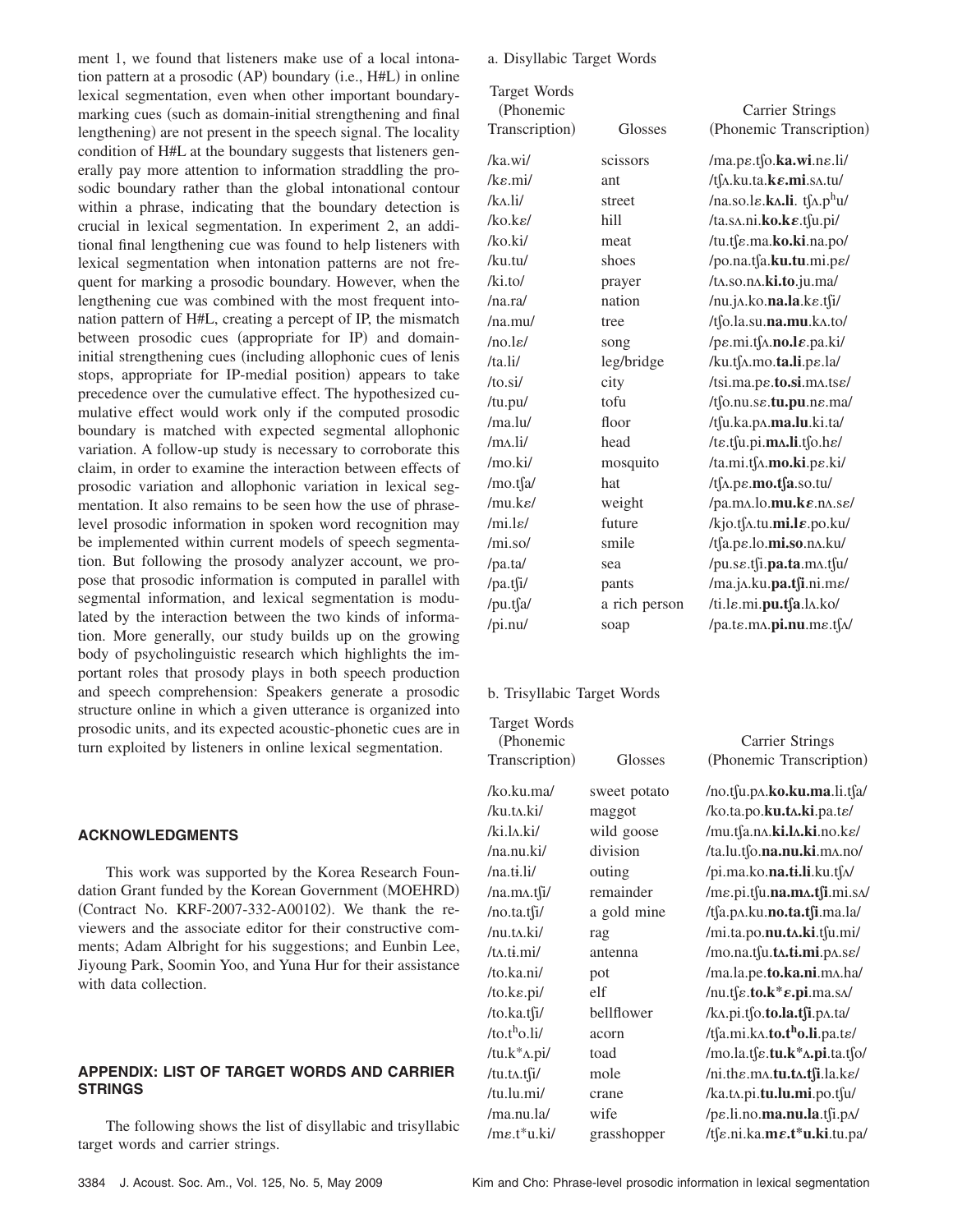## b. Trisyllabic Target Words (cont.)

| <b>Target Words</b><br>(Phonemic                      |                 | <b>Carrier Strings</b>                                              |
|-------------------------------------------------------|-----------------|---------------------------------------------------------------------|
| Transcription)                                        | Glosses         | (Phonemic Transcription)                                            |
| $/mi\Lambda.ni.li/$                                   | daughter-in-law | /ti.k $\varepsilon$ .no. <b>mj</b> $\Lambda$ .ni.li.pa.t $\int u$ / |
| /mu.t <sub>A</sub> .ki/                               | pile            | /nu.mi.pa.mu.t^.ki.s^.ne/                                           |
| /pa.ku.ni/                                            | basket          | /ps.ta.tfo.pa.ku.ni.m^.la/                                          |
| / $\text{po.t}^*$ a.li/                               | bundle          | /ku.mo.sA.po.t*a.li.te.mj/                                          |
| / $t[\varepsilon.t]^{\text{h}}\varepsilon.\text{ki}/$ | sneeze          | /tu.pa.m $\Lambda$ .tf.tf <sup>h</sup> $\varepsilon$ .ki.pa.tfu/    |
| /tfu.m $\Lambda$ .ni/                                 | pocket          | /tfo.ti.tfu.mA.ni.mo.li/                                            |
|                                                       |                 |                                                                     |

<sup>1</sup>Intervocalic voicing of lenis stops is generally held to apply within the AP; however, even within the AP, it does not apply in every single instance. A reviewer suggested that this might weaken the argument that AP is a phonologically-motivated categorical prosodic unit. However, the phonological nature of AP cannot be determined simply by the observed gradient nature of voicing within an AP. This is because a process may be gradient or probabilistic, even if the necessary pre-conditions for application (i.e., internal to the AP) are categorically present (see [Zsiga, 1995;](#page-13-31) [Cohn, 1998;](#page-12-37) [Fourakis and Port, 1986](#page-12-38) for discussion on phonetic vs phonological pro-cesses). Jun ([1995](#page-12-20)) indeed noted this and suggested that the lenis stop intervocalic voicing rule may be seen as a gradient phonetic process. More importantly, however, whether AP is phonetic or phonological is beyond the scope of the present study. What is critical in the present study is that the most extensively received model ([Jun, 1993,](#page-12-19) [2000](#page-12-21)) is adopted here as a framework within which effects of intonation and durational cues on lexical segmentation can be tested: Even if the model dividing Korean phrases into a small number of discrete categories such as AP and IP were not theoretically impregnable, the results of our experiments could easily be interpreted in a model that makes use of a more flexible prosodic model since our study actually measures the effects of acoustic properties (lengthening and intonation), not of phrase structures like "AP" or "IP" directly.

<sup>2</sup>The results of splicing were checked by the two authors to ensure that no discernible splicing artifact remained in the speech signal. Nevertheless, as pointed out by a reviewer, it is possible that subtle discontinuities may remain and serve as a segmentation cue ([Johnson and Jusczyk, 2001;](#page-12-39) [Mattys, 2004](#page-13-32)). However, because the same spliced token was used in all test conditions, any observed differences between prosodic conditions (e.g., frequent vs infrequent intonational conditions) must be attributed to the prosodic manipulation, not to splicing artifacts.

- <span id="page-12-7"></span>Beckman, M. E. (1996). "The parsing of prosody," Lang. Cognit. Processes **11**, 17–67.
- <span id="page-12-11"></span>Beckman, M. E., and Pierrehumbert, J. B. (1986). "Intonational structure in Japanese and English," Phonology Yearbook **3**, 255–309.
- <span id="page-12-16"></span>Cho, T., and Keating, P. (2001). "Articulatory and acoustic studies of domain-initial strengthening in Korean," J. Phonetics **29**, 155–190.
- <span id="page-12-9"></span>Cho, T., McQueen, J. M., and Cox, E. **2007**-. "Prosodically driven phonetic detail in speech processing: The case of domain-initial strengthening in English," J. Phonetics **35**, 210–243.
- <span id="page-12-10"></span>Christophe, A., Peperkamp, S., Pallier, C., Block, E., and Mehler, J. (2004). "Phonological phrase boundaries constrain lexical access: I. Adult data," J. Mem. Lang. **51**, 523–547.
- <span id="page-12-22"></span>Chung, K., Chang, S., Choi, J., Nam, S., Lee, M., Chung, S., Koo, H., Kim, K., Kim, J., Lee, C., Han, S., Oh, M., Song, M., Hong, S., and Jee, S. **1996**-. *A Study of Korean Prosody and Discourse for the Development of Speech Synthesis/Recognition System* KAIST Artificial Intelligence Research Center, Daejon, Korea).
- <span id="page-12-37"></span>Cohn, A. (1998). "The phonetics-phonology interface revisited: Where's phonetics?," in Texas Linguistics Society 1998 Conference Proceedings, pp. 25–40.
- <span id="page-12-30"></span>Cooper, N., Cutler, A., and Wales, R. (2002). "Constraints of lexical stress on lexical access in English: Evidence from native and non-native listeners," Lang Speech **45**, 208–228.

<span id="page-12-29"></span><span id="page-12-5"></span>Cutler, A., and Butterfield, S. (1992). "Rhythmic cues to speech segmentation: Evidence from juncture misperception," J. Mem. Lang. **31**, 218–236. Cutler, A., and Carter, D. M. (1987). "The predominance of strong initial

syllables in the English vocabulary," Comput. Speech Lang. **2**, 133–142.

- <span id="page-12-31"></span>Cutler, A., Demuth, K., and McQueen, J. M. (2002). "Universality versus language specificity in listening to running speech," Psychol. Sci. **13**, 258– 262.
- <span id="page-12-6"></span>Cutler, A., and Norris, D. (1988). "The role of strong syllables in segmentation for lexical access," J. Exp. Psychol. Hum. Percept. Perform. **14**, 113–121.
- <span id="page-12-36"></span>Cutler, A., and Otake, T. (1994). "Mora or phoneme? Further evidence for language-specific listening," J. Mem. Lang. **33**, 824–844.
- <span id="page-12-2"></span>Dahan, D., Magnuson, J. S., Tanenhaus, M. K., and Hogan, E. M. (2001). "Subcategorical mismatches and the time course of lexical access: Evidence for lexical competition," Lang. Cognit. Processes **16**, 507–534.
- <span id="page-12-32"></span>Donselaar, W. V., Koster, M., and Cutler, A. (2005). "Exploring the role of lexical stress in lexical recognition," Q. J. Exp. Psychol. **58**, 251–274.
- <span id="page-12-14"></span>Edwards, J., Beckman, M. E., and Fletcher, J. (1991). "Articulatory kinematics of final lengthening," J. Acoust. Soc. Am. **89**, 369–382.
- <span id="page-12-28"></span>Forster, K., and Chambers, S. (1973). "Lexical access and naming time," J. Verbal Learn. Verbal Behav. **12**, 627–635.
- <span id="page-12-17"></span>Fougeron, C., and Keating, P. A. (1997). "Articulatory strengthening at edges of prosodic domains," J. Acoust. Soc. Am. **101**, 3728–3740.
- <span id="page-12-38"></span>Fourakis, M., and Port, R. (1986). "Stop epenthesis in English," J. Phonetics **14**, 197–221.
- <span id="page-12-33"></span>Gaskell, M. G., and Marslen-Wilson, W. D. (1997). "Integrating form and meaning: A distributed model of speech perception," Lang. Cognit. Processes **12**, 613–656.
- <span id="page-12-12"></span>Gee, J. P., and Grosjean, F. (1983). "Performance structures: A psycholinguistic and linguistic appraisal," Cogn. Psychol. **15**, 411–458.
- <span id="page-12-3"></span>Gow, D. W. (2002). "Does English coronal assimilation create lexical ambiguity?," J. Exp. Psychol. Hum. Percept. Perform. **28**, 163–179.
- <span id="page-12-1"></span>Gow, D. W., and Gordon, P. (1995). "Lexical and prelexical influences on word segmentation: Evidence from priming," J. Exp. Psychol. Hum. Percept. Perform. **21**, 344–359.
- <span id="page-12-39"></span>Johnson, E. K., and Jusczyk, P. W. (2001). "Word segmentation by 8-month-olds: When speech cues count more than statistics," J. Mem. Lang. **44**, 548–567.
- <span id="page-12-19"></span>Jun, S.-A. (1993). "The phonetics and phonology of Korean prosody," Ph.D. dissertation, The Ohio State University, Columbus, OH.
- <span id="page-12-20"></span>Jun, S.-A. (1995). "Asymmetrical prosodic effects on the laryngeal gesture in Korean," in *Papers in Laboratory Phonology IV: Phonology and Phonetic Evidence*, edited by B. Connell and A. Arvaniti Cambridge University Press, Cambridge), pp. 235-253.
- <span id="page-12-26"></span>Jun, S.-A. (1998). "The accentual phrase in the Korean prosodic hierarchy," Phonology **15**, 189–226.
- <span id="page-12-21"></span>Jun, S.-A. (2000). "K-ToBI (Korean ToBI) labelling conventions (Version 3.1)," http://www.linguistics.ucla.edu/people/jun/ktobi/K-tobi.html (Last accessed 16 March 2009).
- <span id="page-12-24"></span>Jun, S.-A., and Fougeron, C. (2000). "A phonological model of French intonation," in *Intonation: Analysis, Modelling and Technology*, edited by A. Botinis (Kluwer Academic, Boston, MA), pp. 209-242.
- <span id="page-12-18"></span>Keating, P., Cho, T., Fougeron, C., and Hsu, C. (2003). "Domain-initial strengthening in four languages," in *Papers in Laboratory Phonology VI*, edited by J. Local, R. Ogden, and R. Temple Cambridge University Press, Cambridge), pp. 145-163.
- <span id="page-12-8"></span>Keating, P., and Shattuck-Hufnagel, S. (2002). "A prosodic view of word form encoding for speech production," UCLA Working Papers in Phonetics **101**, 112–156, University of California, Los Angeles, CA.
- <span id="page-12-27"></span>Kim, S.-J. (2000). "Accentual effect on segmental phonological rules in Korean," Ph.D. dissertation, University of North Carolina, Chapel Hill, NC.
- <span id="page-12-25"></span>Kim, S. (2004). "The role of prosodic phrasing in Korean word segmentation," Ph.D. dissertation, University of California, Los Angeles, CA.
- <span id="page-12-35"></span>Kim, H.-G., and Kang, B.-M. (2004). *Frequency Analysis of Korean Morpheme and Word Usage II* (Institute of Korean Culture, Korea University, Seoul, Korea).
- <span id="page-12-13"></span>Krivokapić, J. (2007). "Prosodic planning: Effects of phrasal length and complexity on pause duration," J. Phonetics **35**, 162–179.
- <span id="page-12-15"></span>Ladd, D. R. (1996). *Intonational Phonology* (Cambridge University Press, Cambridge).
- <span id="page-12-0"></span>Lehiste, I. (1960). "An acoustic-phonetic study of internal open juncture," Phonetica **5**, 1–54.
- <span id="page-12-4"></span>Lehiste, I. (1970). Suprasegmentals (MIT Press, Cambridge, MA).
- <span id="page-12-23"></span>Lim, B. J., and de Jong, K. J. (1999). "Tonal alignment in Seoul Korean," J. Acoust. Soc. Am. **106**(4), 2152.
- <span id="page-12-34"></span>Luce, P. A. (1986). "Neighborhoods of words in the mental lexicon," Re-